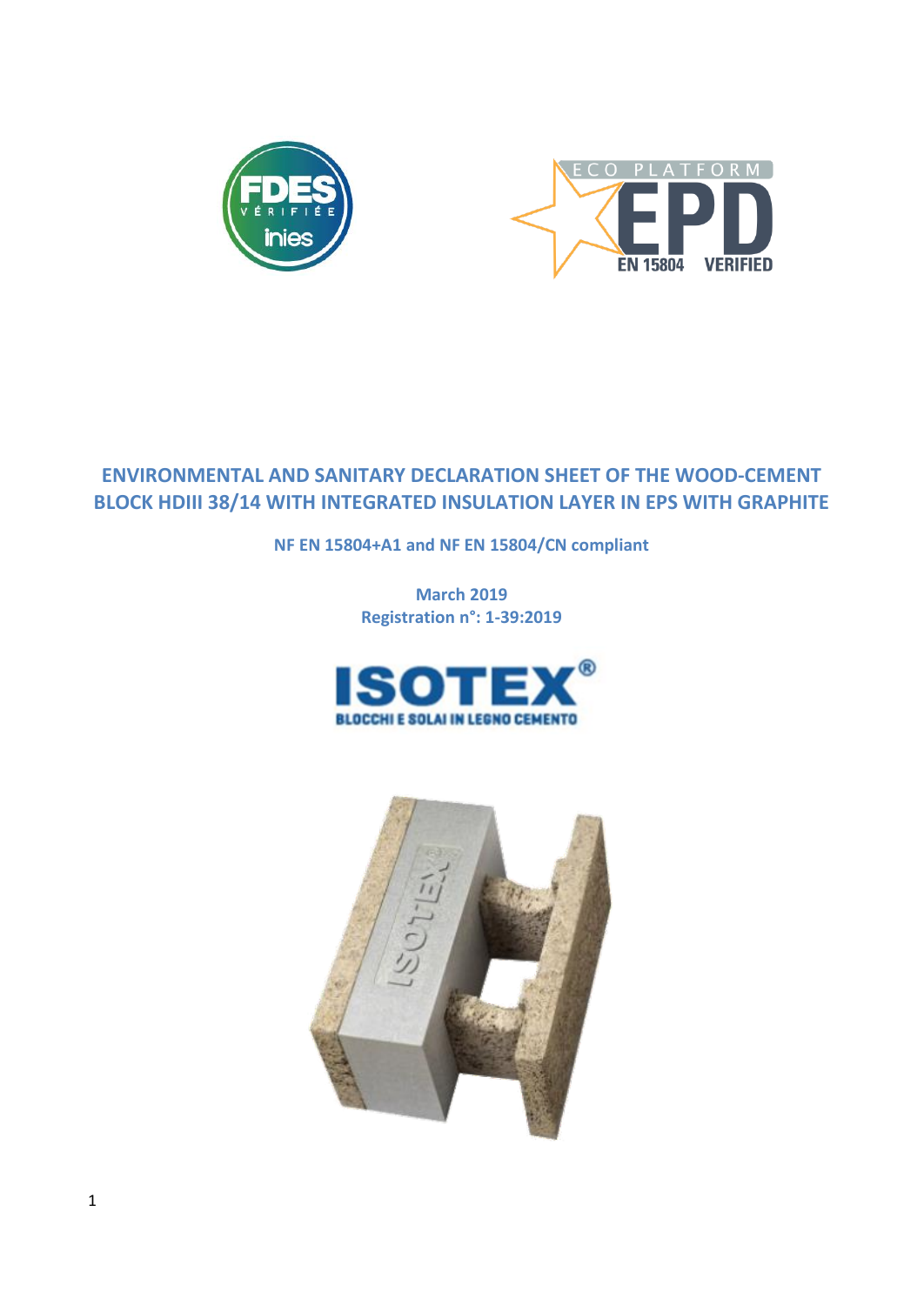# SUMMARY

| $\mathbf{1}$ . |      |                                                                                          |  |
|----------------|------|------------------------------------------------------------------------------------------|--|
| 2.             |      |                                                                                          |  |
| 3.             |      |                                                                                          |  |
| 4.             |      |                                                                                          |  |
| 5.             |      |                                                                                          |  |
|                | 5.1. |                                                                                          |  |
|                | 5.2. |                                                                                          |  |
|                | 5.3. |                                                                                          |  |
|                | 5.4. |                                                                                          |  |
|                | 5.5. |                                                                                          |  |
|                | 5.6. |                                                                                          |  |
|                | 5.7. |                                                                                          |  |
| 6              |      |                                                                                          |  |
|                | 6.1  |                                                                                          |  |
|                | 6.2  |                                                                                          |  |
|                | 6.3  |                                                                                          |  |
|                | 6.4  |                                                                                          |  |
| 7              |      |                                                                                          |  |
| 8              |      |                                                                                          |  |
|                | 8.1  |                                                                                          |  |
| 9              |      | CONTRIBUTION OF THE PRODUCT TO THE HEALTH RISK ASSESSMENT AND TO LIFE QUALITY WITHIN THE |  |
|                | 9.1  |                                                                                          |  |
|                | 9.2  |                                                                                          |  |
| 10             |      |                                                                                          |  |
| 11             |      |                                                                                          |  |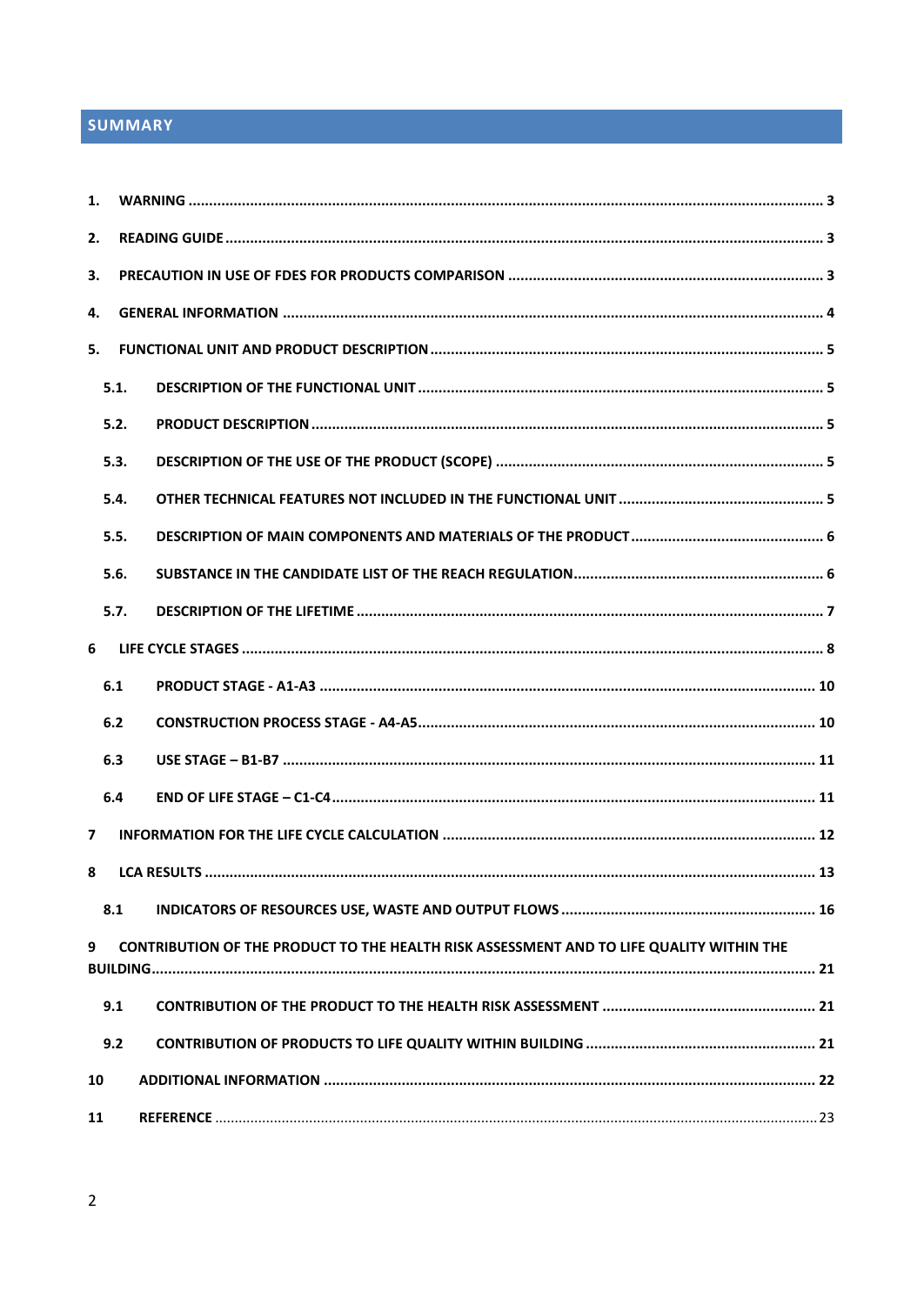#### <span id="page-2-0"></span>**1. WARNING**

The information contained in this declaration are provided under the responsibility of ISOTEX (producer of the FDES) according to the standards NF EN 15804+A1 and the national complement NF EN 15804/CN Any exploitation, total or partial, of the information provided in this document must at least be accompanied by the complete registration reference to the Environmental and Sanitary Declaration Sheet (FDES) and its producer who will be able to give a complete copy.

### <span id="page-2-1"></span>**2. READING GUIDE**

The display of the inventory data complies with the requirements of NF EN 15804 + A1. In the following tables, 2.53E-06 should be read: 2.53x10 -6 (simplified scientific writing). The units used are specified in front of each flow, they are:

- the kilogram "kg"
- the gram "g"
- the liter "l"
- the kilowatt hour "kWh"
- the megajoule "MJ".

Abbreviations: LCA: Life Cycle Assessment EPD: Environmental Product Declaration<sup>1</sup> FDES: Environmental and Health Product Declaration LCIA: Life cycle impact assessment LHV : Low Heating Value PCR: Product category rules FU: Functional unit

## <span id="page-2-2"></span>**3. PRECAUTION IN USE OF FDES FOR PRODUCTS COMPARISON**

FDES for construction products may not be comparable if they are not compliant with NF EN 15804+A1. Paragraph 5.3 of the standard NF EN 15804+A1 stipulates the requirements for the comparison of the environmental performance of construction products based on their FDES:

A comparison of the environmental performance of construction products, based on their FDES, shall be based on the use of the products and their impacts on the building, and shall account for the entire life cycle of the product (i.e. include all information modules).

 $\overline{\phantom{a}}$ 

<sup>1</sup> The literally translation of EPD (Environmental Product Declartation) in French is DEP (Dèclaration Environmentale de Produit). However, in France the term FDES (Fiche de Déclaration Environmentale et Sanitaire) is commonly used which group together the environmental declaration and the sanitary information for the product included in the present FDES.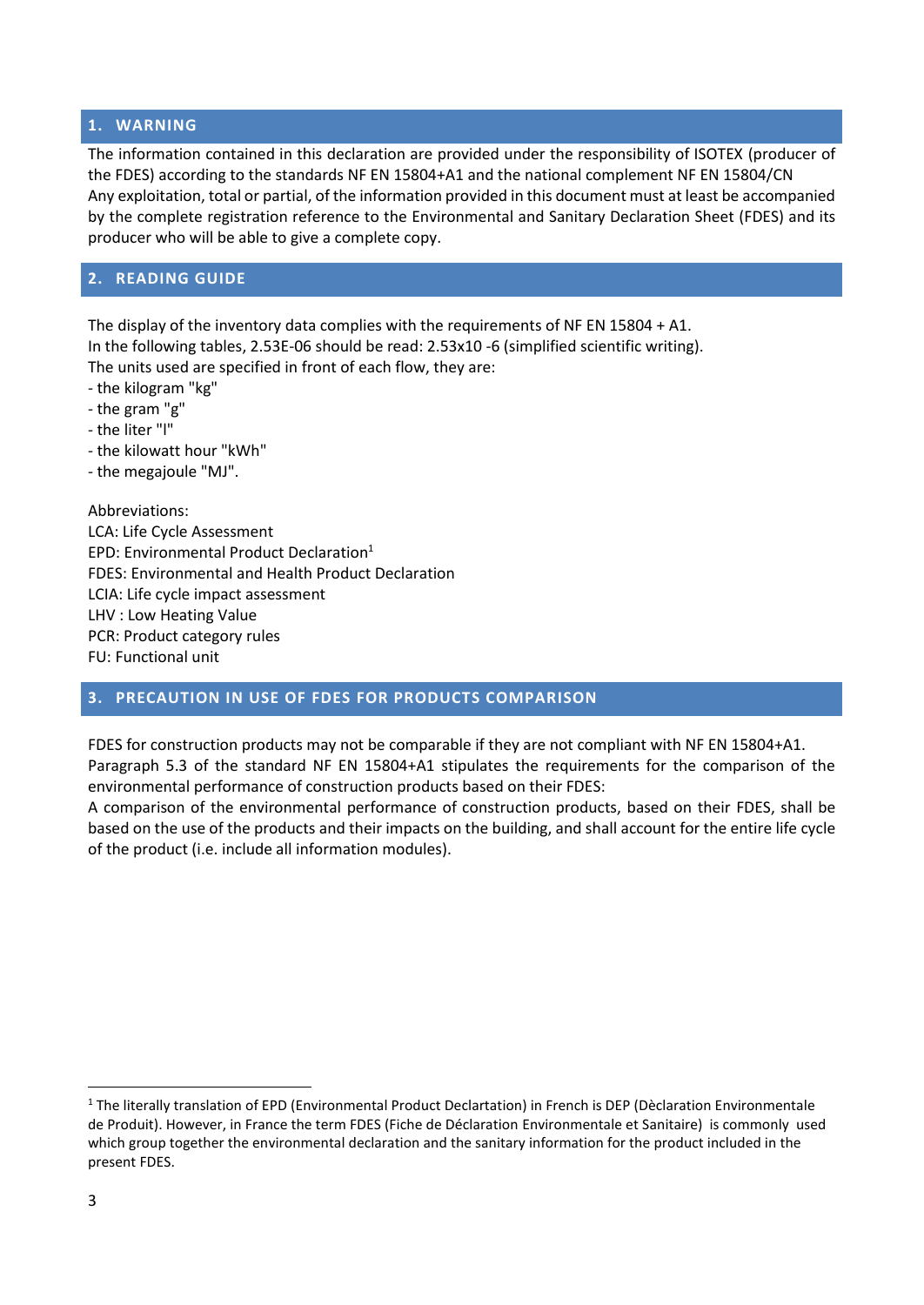# <span id="page-3-0"></span>**4. GENERAL INFORMATION**

|                                      | <b>ISOTEX Srl</b>                                                                                                                                                                                                                                                                                                             |
|--------------------------------------|-------------------------------------------------------------------------------------------------------------------------------------------------------------------------------------------------------------------------------------------------------------------------------------------------------------------------------|
|                                      | Via D'Este, 5/7-5/842028 Poviglio (RE)                                                                                                                                                                                                                                                                                        |
| Name and address of the manufacturer | www.blocchiisotex.com                                                                                                                                                                                                                                                                                                         |
|                                      | info@blocchiisotex.it                                                                                                                                                                                                                                                                                                         |
| <b>Production site</b>               | The FDES is representative of the wood cement<br>blocks with integrated insulation layer in EPS in<br>graphite manufactured in the ISOTEX plant at<br>Poviglio (RE) - Italy according to 15498 standard.<br>(block dimension (cm): 50x25x38 - thickness of the<br>integrated insulation layer in EPS with graphite: 14<br>cm) |
|                                      | $\Box$ Cradle to factory gate                                                                                                                                                                                                                                                                                                 |
|                                      | $\boxtimes$ Cradle to grave                                                                                                                                                                                                                                                                                                   |
| Declaration type                     | $\boxdot$ Individual                                                                                                                                                                                                                                                                                                          |
|                                      | $\Box$ Collective                                                                                                                                                                                                                                                                                                             |
| Verifier name                        | Marcel Gómez Ferrer                                                                                                                                                                                                                                                                                                           |
|                                      | Marcel Gómez Consultoría Ambiental                                                                                                                                                                                                                                                                                            |
|                                      | www.marcelgomez.com,                                                                                                                                                                                                                                                                                                          |
|                                      | info@marcelgomez.com                                                                                                                                                                                                                                                                                                          |
| Programme Operator                   | <b>FDES-INIES</b>                                                                                                                                                                                                                                                                                                             |
|                                      | Association HQE 4, avenue du Recteur Poincaré                                                                                                                                                                                                                                                                                 |
|                                      | <b>75016 PARIS</b>                                                                                                                                                                                                                                                                                                            |
|                                      | http://www.inies.fr/en/                                                                                                                                                                                                                                                                                                       |
|                                      | inies                                                                                                                                                                                                                                                                                                                         |
| <b>Publication date</b>              | <b>March 2019</b>                                                                                                                                                                                                                                                                                                             |
| <b>Expiration date</b>               | 5 years                                                                                                                                                                                                                                                                                                                       |
| Name of commercial reference         | ISOTEX <sup>®</sup> wood-cement block HDIII 38/14 with                                                                                                                                                                                                                                                                        |
|                                      | insulation layer in EPS with graphite                                                                                                                                                                                                                                                                                         |
| Geographical scope                   | Europe (destination in France)                                                                                                                                                                                                                                                                                                |

La norme EN 15804 du CEN sert de RCP a)

Vérification indépendante de la déclaration, conformément à l'EN ISO 14025:2010

 $\Box$  Interne  $\boxtimes$  Externe

(Selon le cas b) Vérification par tierce partie :

#### Marcel Gómez Ferrer

a) Règles de définition des catégories de produits

b) Facultatif pour la communication entre entreprises, obligatoire pour la communication entre une entreprise et ses clients (voir l'EN ISO 14025:2010, 9.4)

This information is available at the following website:<www.inies.fr>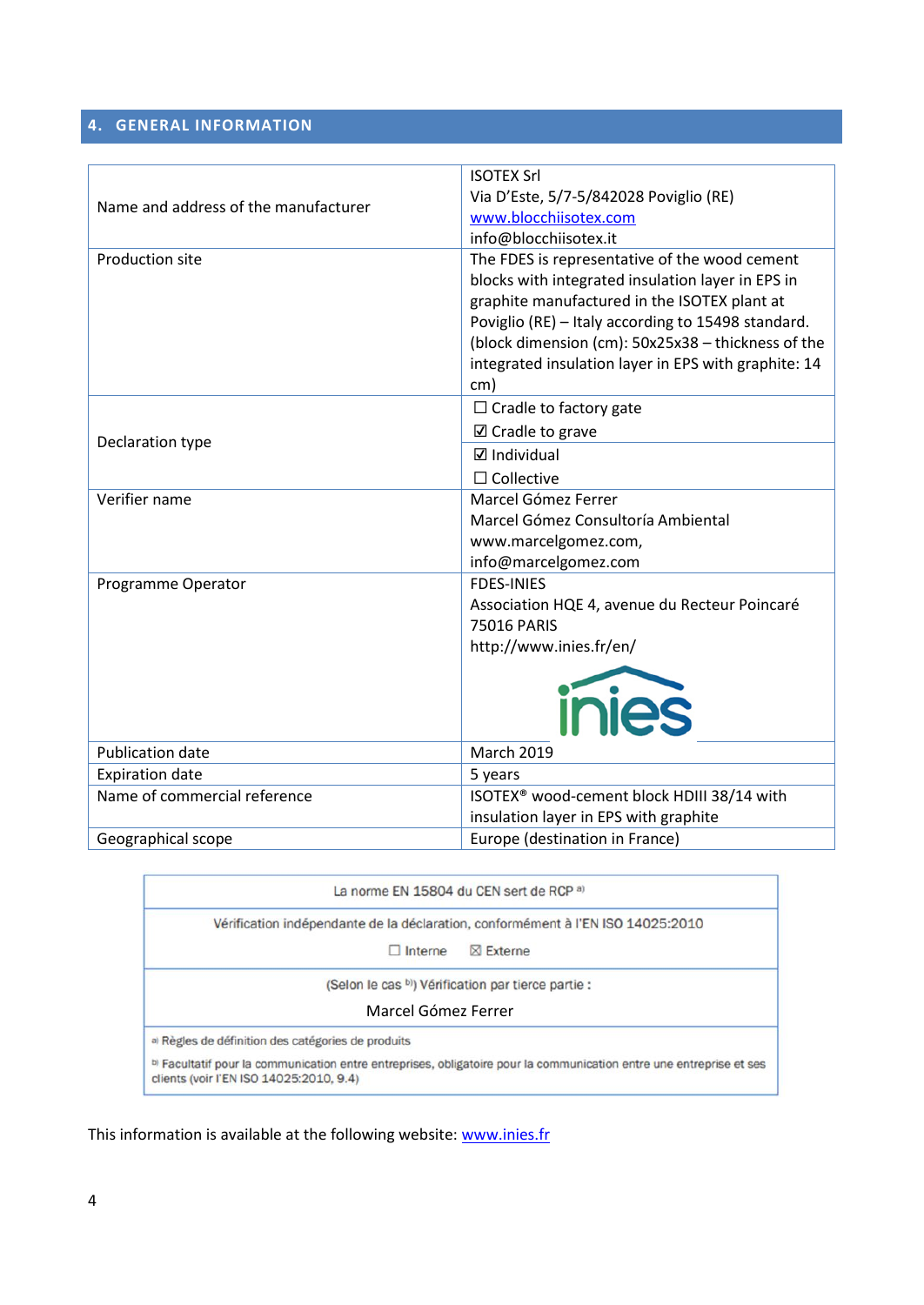# <span id="page-4-0"></span>**5. FUNCTIONAL UNIT AND PRODUCT DESCRIPTION**

### <span id="page-4-1"></span>**5.1. DESCRIPTION OF THE FUNCTIONAL UNIT**

"To ensure the load-bearing wall function (structure and interior wall) on 1  $m<sup>2</sup>$  of wall, while ensuring a thermal insulation (thermal resistance of 4.47 m<sup>2</sup>K / W<sup>(2)</sup> in addition to the external thermal insulation coating) and an acoustic insulation (Rw(C; Ctr) = 54 (-2, -5) dB<sup>(3)</sup>) for 100 years. "

#### <span id="page-4-2"></span>**5.2. PRODUCT DESCRIPTION**

The wood-cement block HDIII 38/14 - with insulation in EPS with graphite produced by ISOTEX Srl is an element used for the construction of load-bearing wall systems. It is produced starting from fir wood grinded and refined, and bonded by cement Portland. The wood in input is recycled wood exclusively from pallets at end-of-life, selected and not treated, whereas the insulation layer in EPS with graphite is inserted for improving the thermal performance.

<span id="page-4-3"></span>The block dimension (in cm) is 50x25x38.

### **5.3. DESCRIPTION OF THE USE OF THE PRODUCT (SCOPE)**

<span id="page-4-4"></span>The wood-cement block is used for the construction of wall systems.

### **5.4. OTHER TECHNICAL FEATURES NOT INCLUDED IN THE FUNCTIONAL UNIT**

Blocks are compliant with the standard UNI EN 15498 "Precast concrete products - Wood-chip concrete shuttering blocks - Product properties and performance". The main technical characteristics are reported in [Table 1.](#page-4-5)

#### **Table 1: main technical characteristics of the ISOTEX® wood-cement block HDIII 38/14 with EPS**

<span id="page-4-5"></span>

| <b>Technical Characteristics</b>                                                                                                    | <b>Value</b> |
|-------------------------------------------------------------------------------------------------------------------------------------|--------------|
| Maximum indicative load $R_{ck} \ge 30$ N/mm <sup>1</sup> inter-floor h: 3,00 m [t/m]                                               | 35           |
| Thermal transmittance U of finished wall (with plaster), including surfaces resistances (Three-<br>dimensional method) $[W/m^2K]^1$ | 0.21         |
| Thermal transmittance U of finished wall (with plaster), including surfaces resistances (Two-<br>dimensional method) $[W/m^2K]^2$   | 0.18         |
| Periodic Thermal Transmittance $Y_{IE}$ [W/m <sup>2</sup> K]                                                                        | 0.008        |
| Summer phase shifts values                                                                                                          | 14H06        |

<sup>&</sup>lt;sup>2</sup> Thermal resistance of the bare wall, without external cladding (without coating or other) and without internal finishing (without external thermal insulation coating), and not taking into account the surface resistances of walls.

 $\overline{\phantom{a}}$ 

 $3$  Sound attenuation of the wall with a coating layer on the exterior façade, without external thermal insulation coating on the internal façade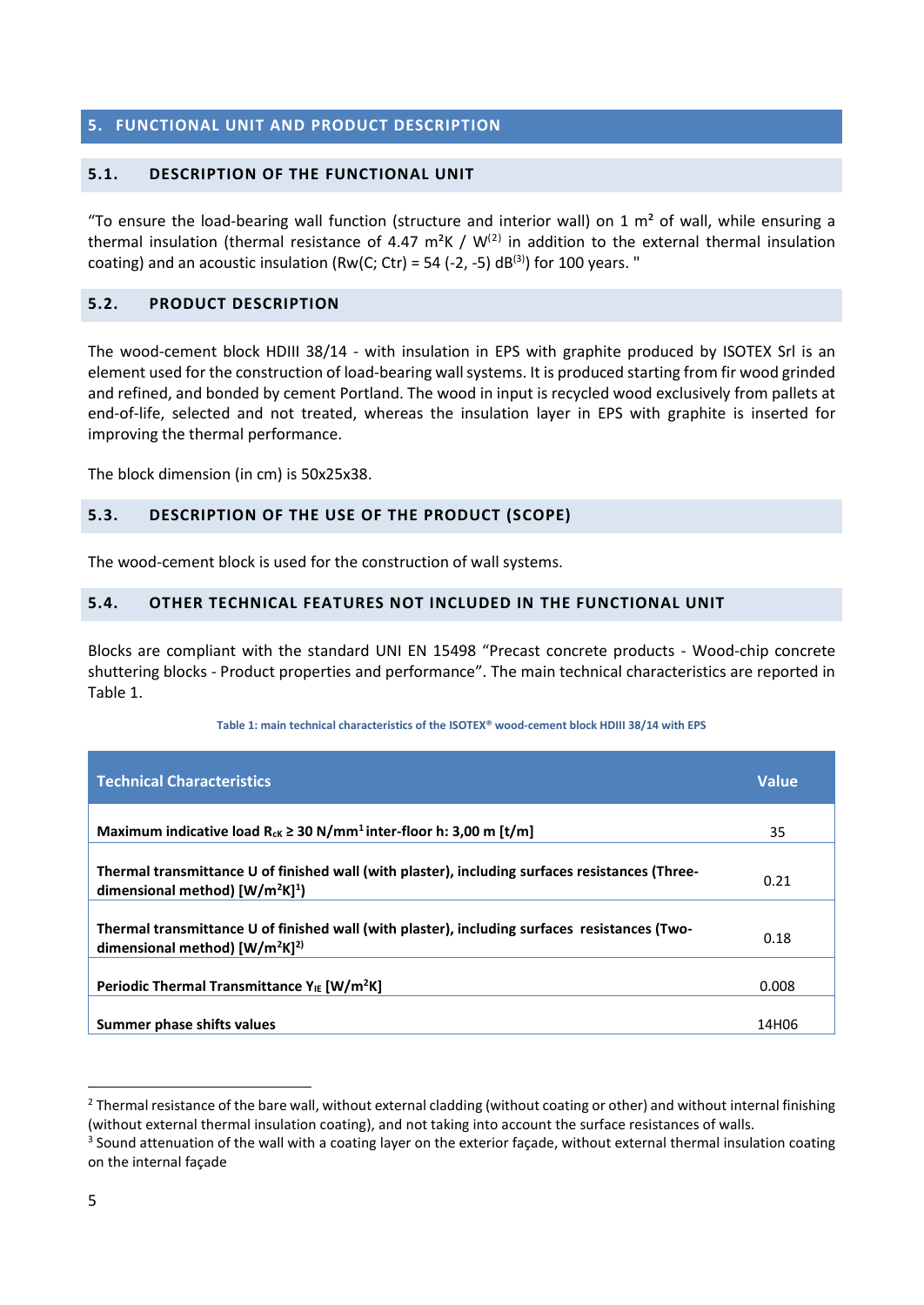| Acoustic insulation $R_w$ [dB] of finished wall (with plaster) <sup>3)</sup> | 54              |
|------------------------------------------------------------------------------|-----------------|
| Filling concrete $[1/m^2]$                                                   | 130             |
| Thickness of shells [cm]                                                     | 4.5             |
| Thickness filling concrete [cm]                                              | 15              |
| Thickness of thermal insulation (EPS)                                        | 14              |
| Fire resistance REI class for concrete filled wall (without plaster) 4)      | 120             |
| <b>Reaction to fire</b>                                                      | Euroclass B-s1, |
|                                                                              | d0              |

<sup>1)</sup> reference standards UNI EN 10355 and UNI EN ISO 6946<sup>2</sup> reference standards UNI EN ISO 6946 UNI EN 13788 UN

<sup>2)</sup> reference standards UNI EN ISO 6946, UNI EN 13788, UNI 10355 and UNI EN 10351<br><sup>3)</sup> from Laboratory test in compliance with UNI FN ISO 10140 and UNI EN ISO 717:

<sup>3)</sup> from Laboratory test in compliance with UNI EN ISO 10140 and UNI EN ISO 717;<br><sup>4)</sup> from Laboratory test in compliance with NE EN 1365-1 and NE EN 13501-2

from Laboratory test in compliance with NF EN 1365-1 and NF EN 13501-2.

#### <span id="page-5-0"></span>**5.5. DESCRIPTION OF MAIN COMPONENTS AND MATERIALS OF THE PRODUCT**

<span id="page-5-2"></span>The product's composition referred to 1  $m^2$  is reported in [Table 2.](#page-5-2)

#### **Table 2: Description of the main components and materials of the ISOTEX® wood-cement block HDIII 38/14 with EPS (referred to 1 m<sup>2</sup> of product)**

| <b>Parameter</b>                                                    | <b>Unit</b>       | Value |
|---------------------------------------------------------------------|-------------------|-------|
|                                                                     |                   |       |
| % Wood-cement                                                       | %                 | 97.45 |
| of which % recycled wood                                            | %                 | 38.25 |
| % Insulation layer (EPS)                                            | %                 | 2.6   |
| Packaging for distribution (PP strap)                               | kg/m <sup>2</sup> | 0.08  |
| Weight of finished product (at the factory gate)                    | $\text{Kg/m}^2$   | 81    |
| Filling concrete (auxiliary product during installation)            | $\text{kg/m}^2$   | 307   |
| Weight for 1 m <sup>2</sup> of functional unit (installation phase) | Kg/m <sup>2</sup> | 388   |

# <span id="page-5-1"></span>**5.6. SUBSTANCE IN THE CANDIDATE LIST OF THE REACH REGULATION**

The product does not contain substances from the candidate list under the REACH regulation to more than 0.1% in mass.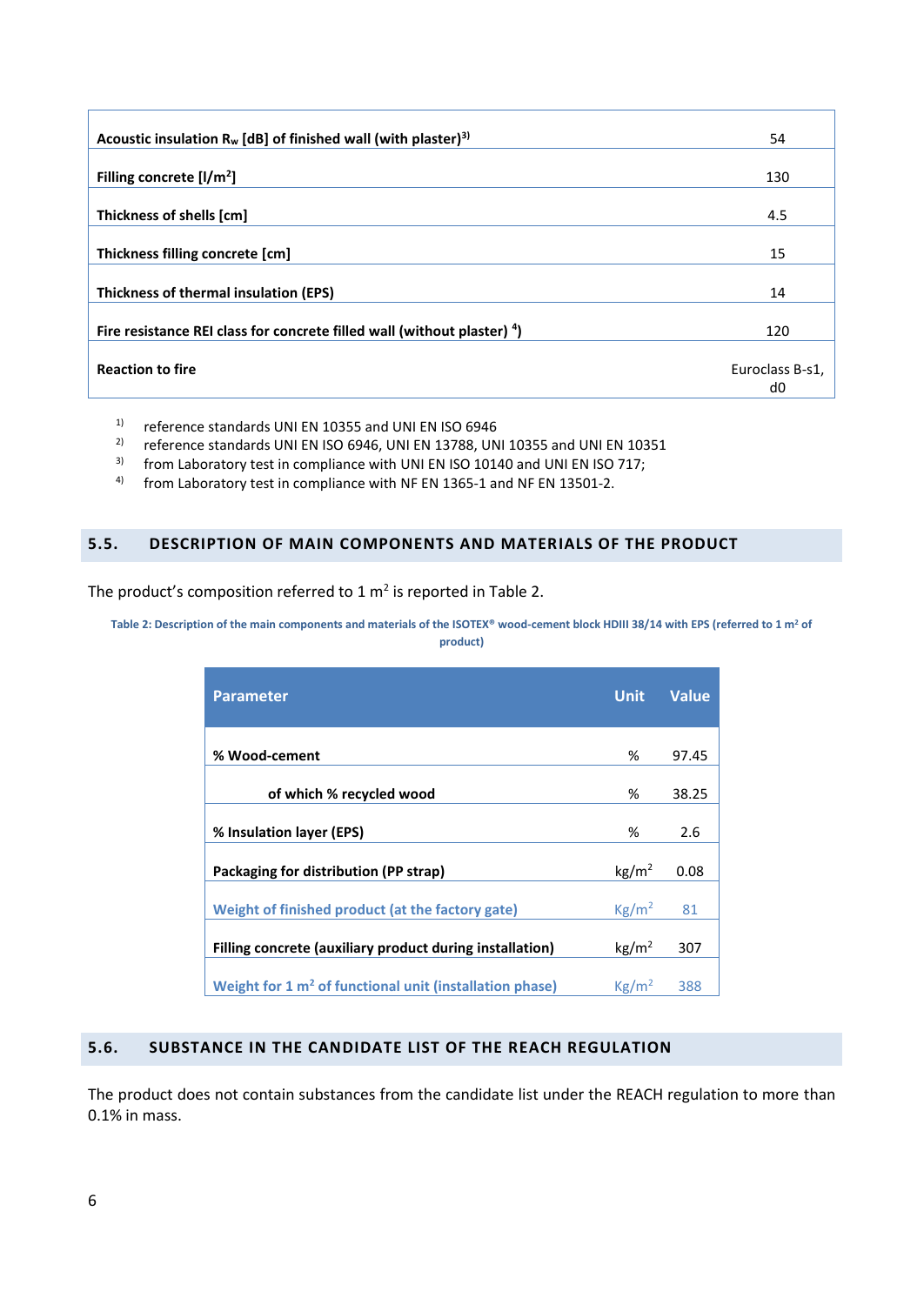# <span id="page-6-0"></span>**5.7. DESCRIPTION OF THE LIFETIME**

| <b>Parameter</b>                                                                                                             | <b>Value</b>                                                                                                                                                                                                                                                            |
|------------------------------------------------------------------------------------------------------------------------------|-------------------------------------------------------------------------------------------------------------------------------------------------------------------------------------------------------------------------------------------------------------------------|
|                                                                                                                              | 100 years                                                                                                                                                                                                                                                               |
| <b>Reference lifetime</b>                                                                                                    | The products are manufactured to be embedded in<br>buildings, and as a such their lifetime is limited by<br>the service life of the building (assumed to be<br>equal to 100 years                                                                                       |
| Declared product properties (when leaving the<br>production site) and finishing, etc.                                        | The products' performances are compliant with<br>the EN15489                                                                                                                                                                                                            |
| Theoretical application parameters (if imposed by<br>the producer), including references to the<br>appropriate use practices | The ISOTEX <sup>®</sup> wood-cement blocks must be laid in<br>accordance with the best practices in the<br>manufacturer's implementation manual and the<br>CSTB Technical Application Document 16 / 14-<br>695_V1                                                       |
| <b>Presumed quality of work</b>                                                                                              | The quality of work must meet the requirements of<br>the above-mentioned documents.                                                                                                                                                                                     |
| <b>Exterior environment (for exterior applications)</b>                                                                      | Under normal conditions of use, the blocks are not<br>in direct contact with external environment                                                                                                                                                                       |
| Interior environment (for interior applications)                                                                             | Under normal conditions of use, the blocks are not<br>in direct contact with indoor air.                                                                                                                                                                                |
| <b>Use conditions</b>                                                                                                        | The use of products is assumed complaint with the<br>recommendations of the manufacture's<br>implementation manual as well as the Technical<br>Application Document 16 / 14-695_V1. Also<br>compliant with the use in earthquake zones (as<br>compliant with EN 1998-1) |
| <b>Maintenance</b>                                                                                                           | Under normal conditions of use, any maintenance<br>activity for masonry is required.                                                                                                                                                                                    |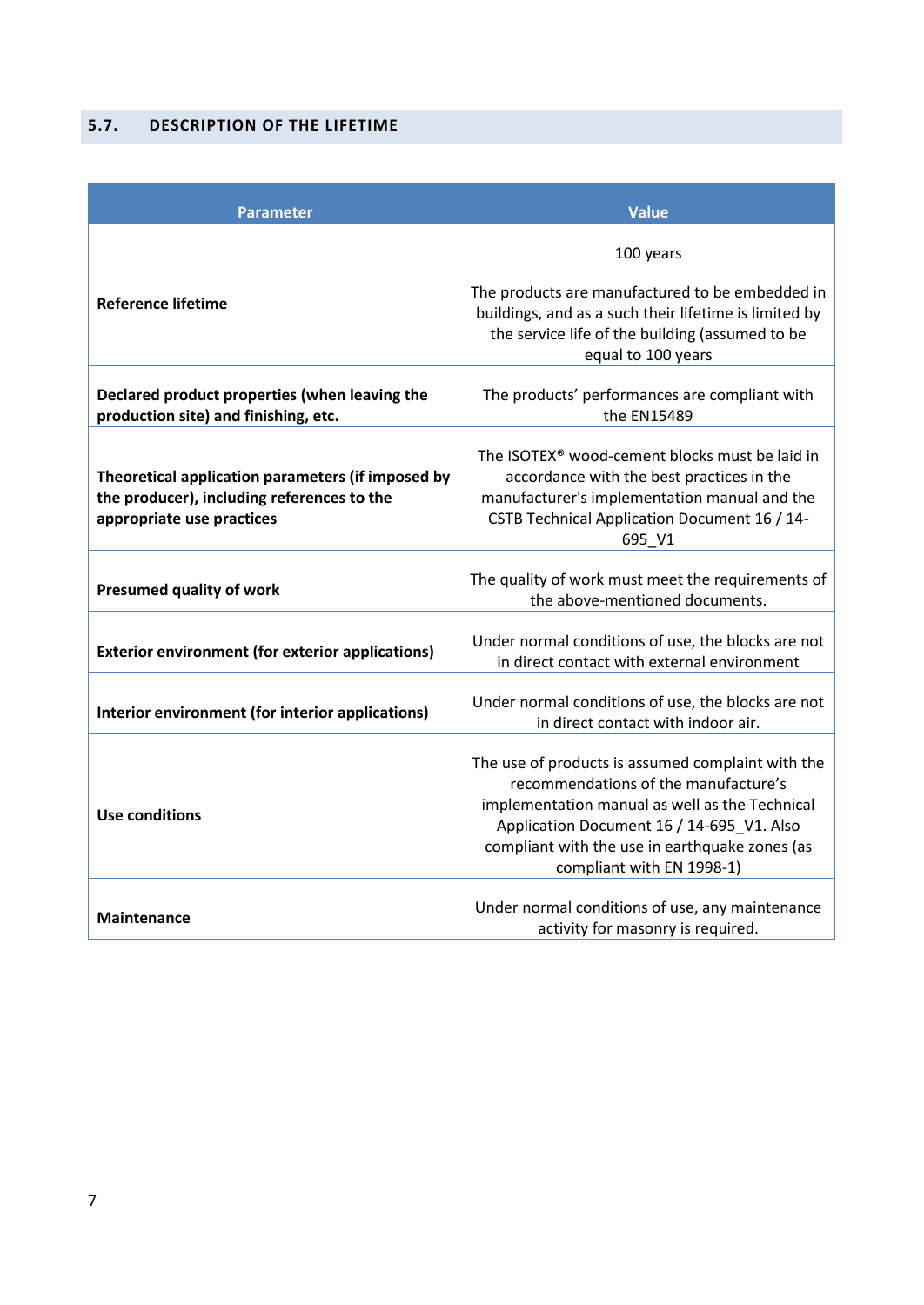# <span id="page-7-0"></span>**6. LIFE CYCLE STAGES**

<span id="page-7-1"></span>The system boundaries are "from cradle to grave" as represented i[n Figure 1](#page-7-1) and Table 3.



**Figure 1: System boundary of the study for the wood cement blocks for wall systems**

**Table 3: Life cycle stages included in the study for wood cement blocks for wall systems**

| Raw Material Supply                              | A1             |                                                                                                         |
|--------------------------------------------------|----------------|---------------------------------------------------------------------------------------------------------|
| Transport                                        | A2             | <b>PRODUCT STAGE</b>                                                                                    |
| Manufacturing                                    | A <sub>3</sub> |                                                                                                         |
| Transport from the gate to the installation site | A <sub>4</sub> | <b>CONSTRUCTI</b><br><b>ON PROCESS</b><br><b>STAGE</b>                                                  |
| Construction, Installation                       | A5             |                                                                                                         |
| Use                                              | <b>B1</b>      | <b>USE STAGE</b>                                                                                        |
| Maintenance                                      | <b>B2</b>      |                                                                                                         |
| Repair                                           | <b>B3</b>      |                                                                                                         |
| Replacement                                      | <b>B4</b>      |                                                                                                         |
| Refurbishment                                    | <b>B5</b>      |                                                                                                         |
| Deconstruction, Demolition                       | C <sub>1</sub> |                                                                                                         |
| Transport                                        | C <sub>2</sub> | <b>END-OF-LIFE STAGE</b>                                                                                |
| Waste processing                                 | C <sub>3</sub> |                                                                                                         |
| Disposal                                         | C <sub>4</sub> |                                                                                                         |
| Reuse, Recycling potential                       | D              | <b>BENEFIT</b><br>S and<br><b>LOADS</b><br><b>BEYOND</b><br><b>SYSTEM</b><br><b>BOUNDA</b><br><b>RY</b> |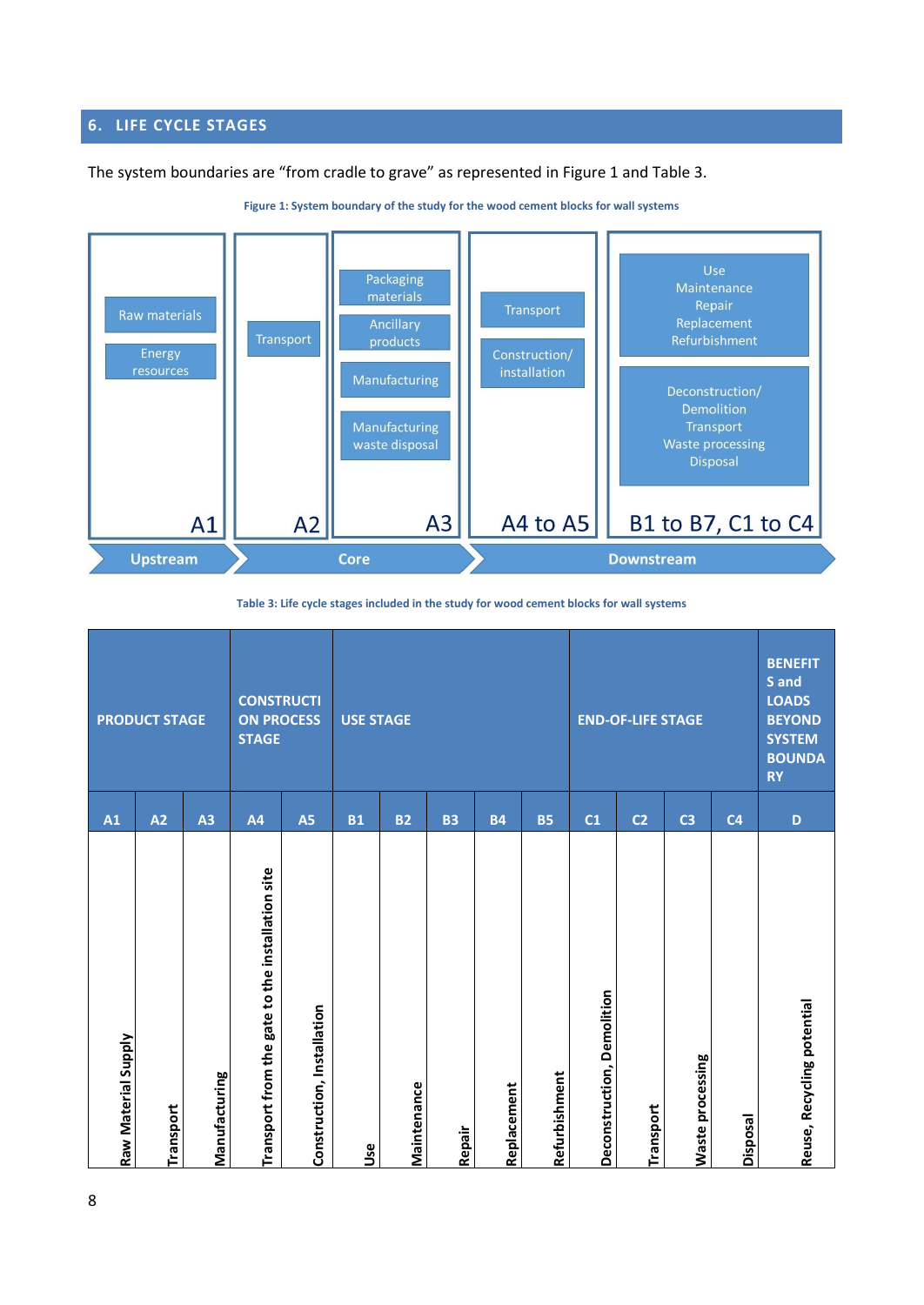|  | $\bullet$<br>^ | $\lambda$<br>$\mathbf{v}$ | $\lambda$<br>$\mathbf{v}$ | $\lambda$<br>$\mathbf{v}$ | $\lambda$<br>$\mathbf{v}$ | $\lambda$<br>$\mathbf{v}$ | $\mathbf{v}$<br>$\mathbf{v}$ | $\mathbf{v}$<br>$\mathbf{v}$ | $\mathbf{v}$<br>$\mathbf{v}$ | $\lambda$<br>$\mathbf{v}$ | $\mathbf{v}$<br>$\mathbf{v}$ | $\lambda$<br>$\mathbf{v}$ | $\mathbf{v}$<br>$\mathbf{v}$ | $\mathbf{v}$<br>$\mathbf{v}$ | Mnd* |
|--|----------------|---------------------------|---------------------------|---------------------------|---------------------------|---------------------------|------------------------------|------------------------------|------------------------------|---------------------------|------------------------------|---------------------------|------------------------------|------------------------------|------|
|--|----------------|---------------------------|---------------------------|---------------------------|---------------------------|---------------------------|------------------------------|------------------------------|------------------------------|---------------------------|------------------------------|---------------------------|------------------------------|------------------------------|------|

\* Module Not Declared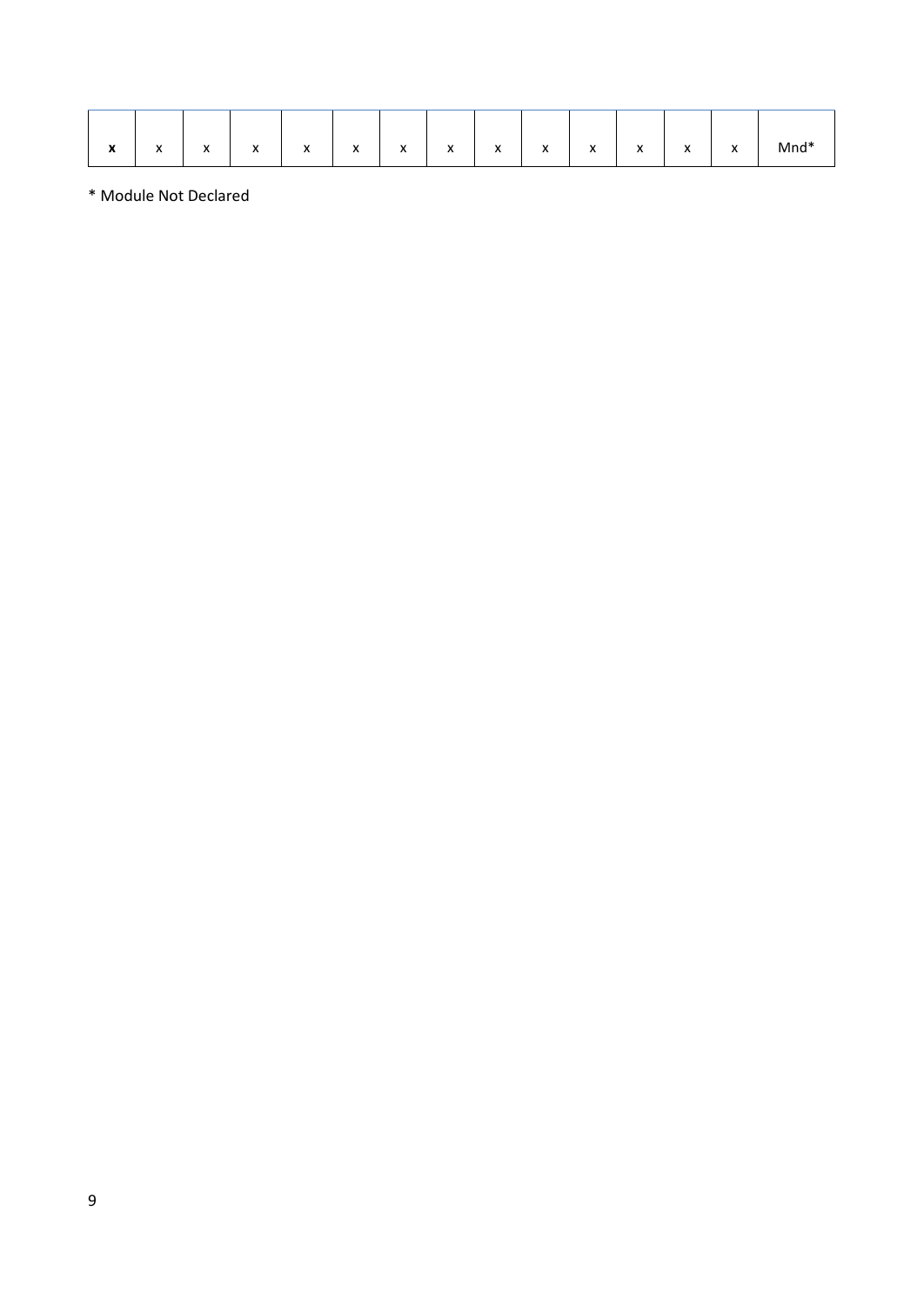## <span id="page-9-0"></span>**6.1. PRODUCT STAGE - A1-A3**

The product stage includes the following phases:

**Raw Material supply (A1).** Production of raw materials used in the products, as well as the production of energy carriers used in the production process.

#### **Transport of raw materials to the factory and internal handling (A2)**

**Manufacturing of the blocks (A3).** It includes:

- Collection and storage of (recycled) wood
- Grinding and refining of wood
- Creation of the mixture of wood-cement
- Moulding of blocks and check on semi-finished products
- Aging of blocks
- Milling of blocks
- Inserting of insulation (EPS with graphite)
- Final check on finished products and packaging.

Moreover, in module A3, the production of primary packaging and of the ancillary materials and the treatment of waste generated from the manufacturing processes are accounted for.

The purchased electricity used in the manufacturing processes is from a specific supplier from Italy.

<span id="page-9-1"></span>The reference year of the study is 2017.

#### **6.2. CONSTRUCTION PROCESS STAGE - A4-A5**

#### **Transport to the construction site (A4)**

| <b>Parameter</b>                                                                     | <b>Value/description</b>                                                               |
|--------------------------------------------------------------------------------------|----------------------------------------------------------------------------------------|
| Fuel type and vehicle fuel consumption or type of<br>vehicle used for transportation | Truck-trailer, Euro 5, 28 - 34t gross weight / 22t payload<br>capacity (diesel driven) |
| Average distance to the installation site                                            | 666 km                                                                                 |
| Utilisation ratio (including an empty return)                                        | 0.9%                                                                                   |
| Volumetric mass density of transported products                                      | See Table 2                                                                            |
| Coefficient of utilization of the volume capacity                                    | $\leq 1$                                                                               |

**Construction/Installation (A5).** In this stage the production of filling concrete (class 25/30) and the disposal of primary packaging as well as the construction waste are accounted for. For all the waste, it has been assumed a disposal in landfill, as conservative approach.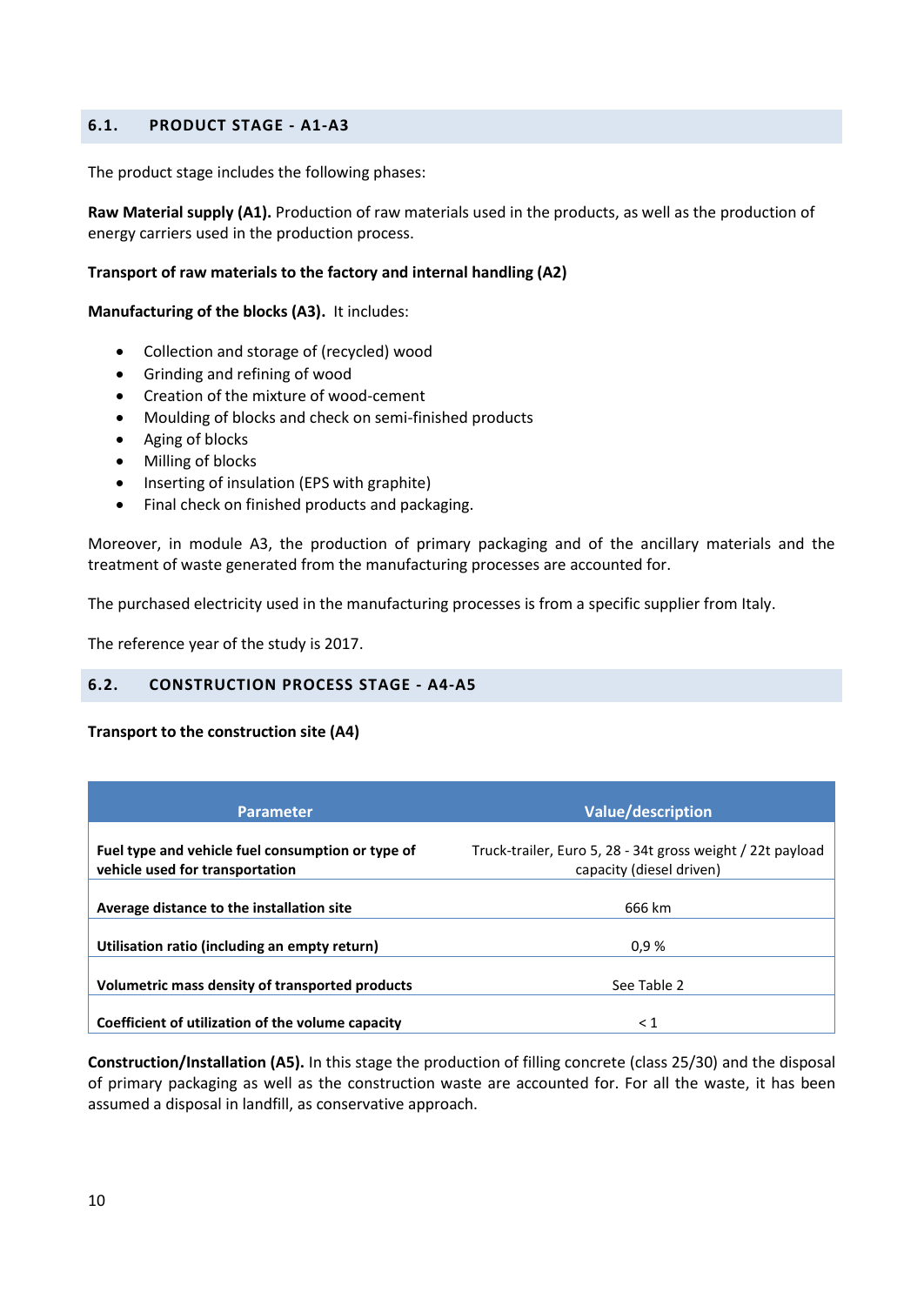| <b>Parameter</b>                                                                                                    | <b>Value/description</b>                                                                        |
|---------------------------------------------------------------------------------------------------------------------|-------------------------------------------------------------------------------------------------|
| Auxiliary inputs for installation (kg)                                                                              | Filling concrete 307 kg/m <sup>2</sup>                                                          |
| Water consumption $(m^3)$                                                                                           | N/A                                                                                             |
| Use of other resources                                                                                              | N/A                                                                                             |
| Quantitative description of the energy (type and<br>amount) used during the installation process                    | N/A                                                                                             |
| Waste produced onsite prior to the treatment of waste<br>generated by the product installation                      | 0,08 plastic strap (primary packaging)                                                          |
| Materials (specified by type) produced by waste<br>treatment on construction site (ex : collect for<br>recycling, ) | 3% of product weight (wood-cement and EPS insulation<br>layer) sent to inert material landfill  |
| Direct emissions to air, soil and water                                                                             | N/A                                                                                             |
| Scenario description                                                                                                | The installation of the blocks is performed manually and<br>does not require any specific tool. |
|                                                                                                                     |                                                                                                 |

# <span id="page-10-0"></span>**6.3. USE STAGE – B1-B7**

No maintenance and replacement should be considered under normal condition of use of ISOTEX® wood cement blocks, therefore it has been assumed that those modules are negligible.

<span id="page-10-1"></span>Due to the product characteristics, no carbonatation process occurs in the use stage.

## **6.4. END OF LIFE STAGE – C1-C4**

**Demolition (C1):** In this phase the diesel consumption of a demolition machine and the emissions related to the diesel combustion are accounted for.

**Transport (C2):** In this phase the transport of the mixed waste generated during the demolition to disposal is accounted for.

**Waste processing (C3):** This module has been assumed as negligible as, based on the information provided by the company, the wood cement blocks are usually disposed as inert materials to landfill, therefore a preliminary waste process would not be necessary.

**Disposal (C4):** A landfill disposal as inert material for wood-cement (including the embedded concrete and the insulation material) has been assumed, based on the product characteristics**.**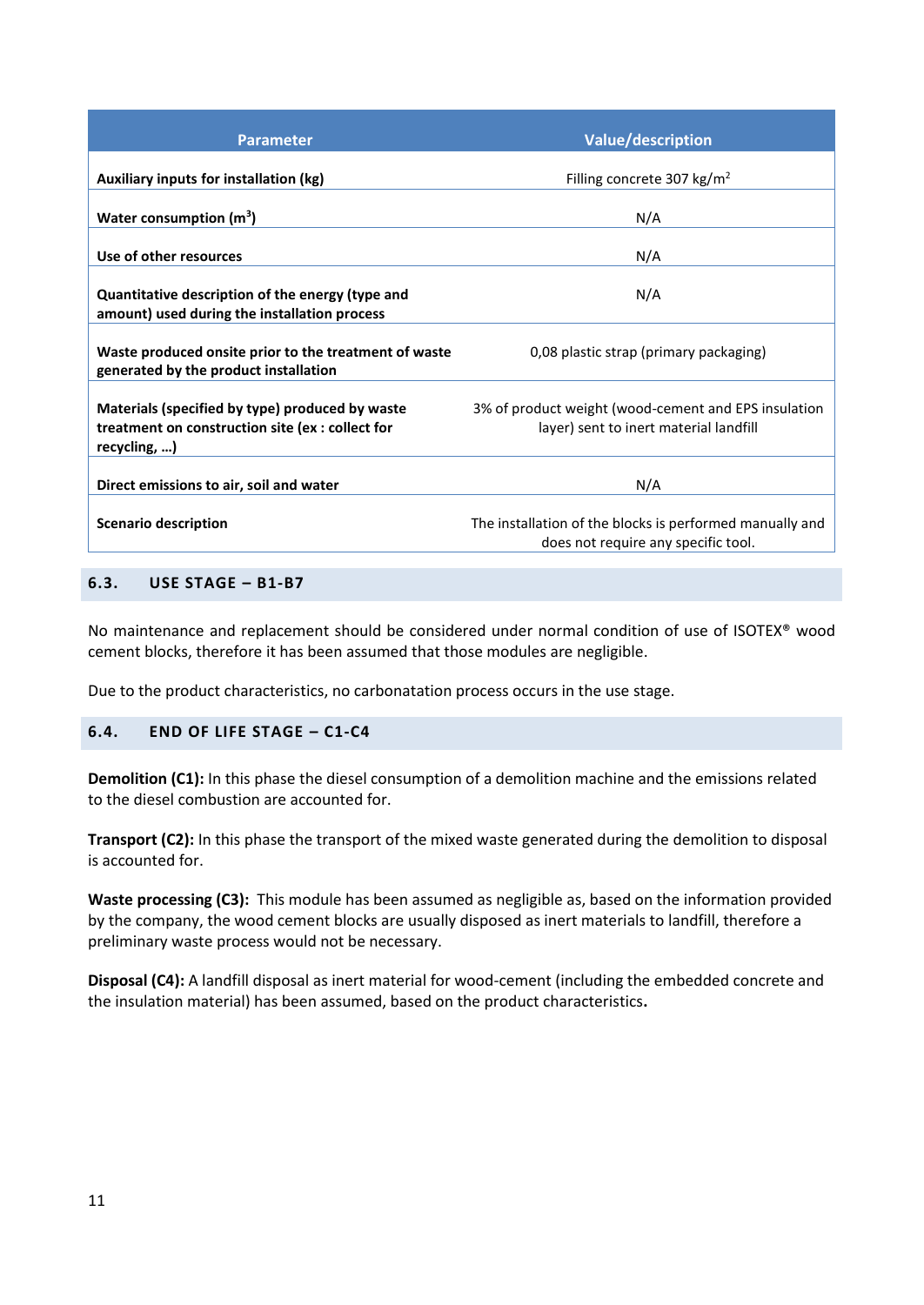| <b>Parameter</b>               | <b>Value/description</b>                                                                                                                                                    |
|--------------------------------|-----------------------------------------------------------------------------------------------------------------------------------------------------------------------------|
| Waste collection by waste type | Mixed collection with deconstruction waste for<br>landfilling (388 kg)                                                                                                      |
| Disposal specified by type     | All the waste generated during the demolition of the<br>blocks (wood-cement, insulation layer and embedded<br>concrete) are sent to landfill (as conservative approach)     |
| <b>Scenario description</b>    | A transport of 100 km with a truck Euro 4, more than<br>32t gross weight / 24.7t payload capacity (diesel driven)<br>and an utilization ratio of 0.61% has been considered. |

# <span id="page-11-0"></span>**7. INFORMATION FOR THE LIFE CYCLE CALCULATION**

EN 15804+A1 standard of the CEN is used as Product Category Rule (PCR) for the present FDES.

The system boundaries are from cradle to grave.

Regarding the exclusion of product life cycle stages and processes, the capital goods have not been accounted for.

The allocation of the total consumptions of energy and ancillary materials for the manufacturing (site level data) are based on the mass of wood cement, as well as waste, with the exception of:

- insulation waste, which are allocated based on insulation content;
- PE film from the packaging of the purchased insulation, which is allocated based on the insulation content;
- PE film from the packaging of the purchased polypropylene strap, which is allocated based on the strap used for the packaging of the finished products.

For the majority of the raw materials as well as for the packaging for the finished products an European production is assumed.

A default mean of transportation (truck Euro 4 > 32 t) with an utilisation ratio of 0.61 has been assumed when primary data on transport were not available.

All the impacts related to the on-site production of energy have been allocated to the manufacturing process as conservative approach.

For modelling the specific electricity mix purchased by ISOTEX from an Italian electricity supplier, the Guarantee of Origin (GO) certificate was used as reference for the composition of the energy sources, more in detail the last GO available at the moment of the development of the present FDES, i.e. 2016.

Primary data from the company have been collected for modules A2, A3 and A4. For the other modules, secondary data retrieved from GaBi software (version 8.0.6.0.20) have been used. The latter are not older than 5 years. LCIA method used in the study is CML 2001 version 4.1 (October 2013).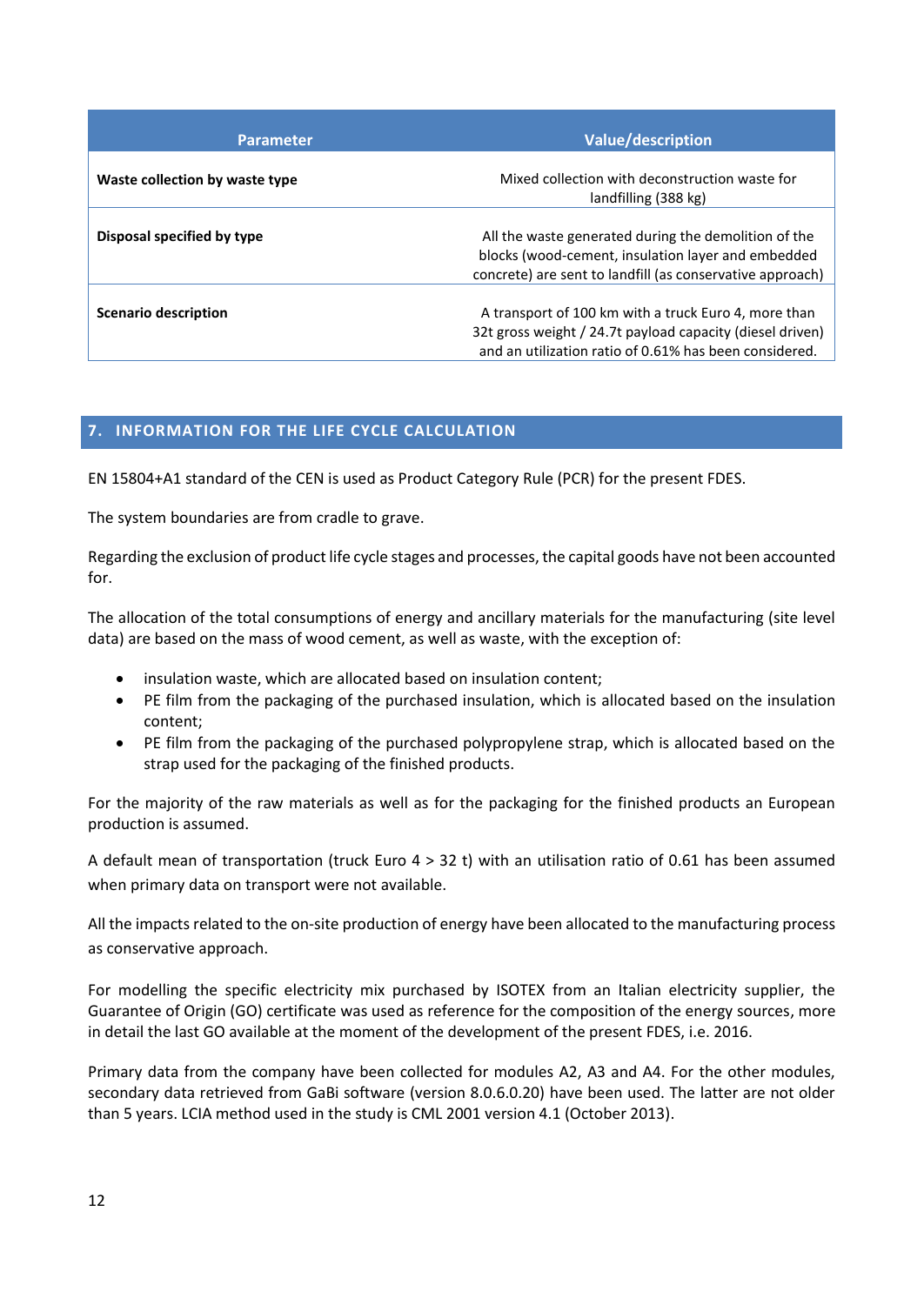# **8. LCA RESULTS**

#### **Table 4: Environmental impacts for 1 m<sup>2</sup> of ISOTEX® wood cement HDIII 38/14 NS (EPS with graphite)**

<span id="page-12-0"></span>

| HDIII 38/14 NS graph                                                              |                    |                 |                |                         |                |                |                |                |                |                |                |                           |                |                |                |                 |                                |                |
|-----------------------------------------------------------------------------------|--------------------|-----------------|----------------|-------------------------|----------------|----------------|----------------|----------------|----------------|----------------|----------------|---------------------------|----------------|----------------|----------------|-----------------|--------------------------------|----------------|
| <b>Impact</b><br>categor                                                          |                    |                 |                |                         |                |                |                |                | <b>Module</b>  |                |                |                           |                |                |                |                 |                                | <b>TOT</b>     |
| $\mathbf{V}$                                                                      | tot<br>$A1-$<br>A3 | <b>A4</b>       | <b>A5</b>      | tot<br>A4-<br><b>A5</b> | <b>B1</b>      | <b>B2</b>      | <b>B3</b>      | <b>B4</b>      | <b>B5</b>      | <b>B6</b>      | <b>B7</b>      | tot<br>$B1-$<br><b>B7</b> | C <sub>1</sub> | C <sub>2</sub> | C <sub>3</sub> | C <sub>4</sub>  | tot<br>$C1-$<br>C <sub>4</sub> |                |
| <b>Abiotic</b><br><b>Depletion</b><br>(ADP<br>elements)<br>[kg Sb-<br>Equiv.]     | 1.29E-<br>05       | $2.14E -$<br>07 | 1.54E-<br>06   | 1.75E-<br>06            | 0.00E<br>$+00$ | 0.00E<br>$+00$ | 0.00E<br>$+00$ | 0.00E<br>$+00$ | 0.00E<br>$+00$ | 0.00E<br>$+00$ | 0.00E<br>$+00$ | 0.00E<br>$+00$            | 3.18E-<br>08   | 2.10E-<br>07   | 0.00E<br>$+00$ | 8.50E-<br>07    | 1.09E-<br>06                   | 1.58E-<br>05   |
| <b>Abiotic</b><br><b>Depletion</b><br>(ADP<br>fossil)<br>[MI]                     | 3.85E<br>$+02$     | 3.57E<br>$+01$  | 1.55E<br>$+02$ | 1.90E<br>$+02$          | 0.00E<br>$+00$ | 0.00E<br>$+00$ | 0.00E<br>$+00$ | 0.00E<br>$+00$ | 0.00E<br>$+00$ | 0.00E<br>$+00$ | 0.00E<br>$+00$ | 0.00E<br>$+00$            | 3.15E<br>$+00$ | 3.50E<br>$+01$ | 0.00E<br>$+00$ | 7.99E<br>$+01$  | 1.18E<br>$+02$                 | 6.94E<br>$+02$ |
| Acidificati<br>on<br><b>Potential</b><br>(AP) [kg<br>SO <sub>2</sub> -<br>Equiv.] | 6.88E-<br>02       | $5.63E -$<br>03 | 5.93E-<br>02   | 6.49E-<br>02            | 0.00E<br>$+00$ | 0.00E<br>$+00$ | 0.00E<br>$+00$ | 0.00E<br>$+00$ | 0.00E<br>$+00$ | 0.00E<br>$+00$ | 0.00E<br>$+00$ | 0.00E<br>$+00$            | 8.90E-<br>04   | 1.08E-<br>02   | 0.00E<br>$+00$ | $3.63E -$<br>02 | 4.80E-<br>02                   | $1.82E-$<br>01 |

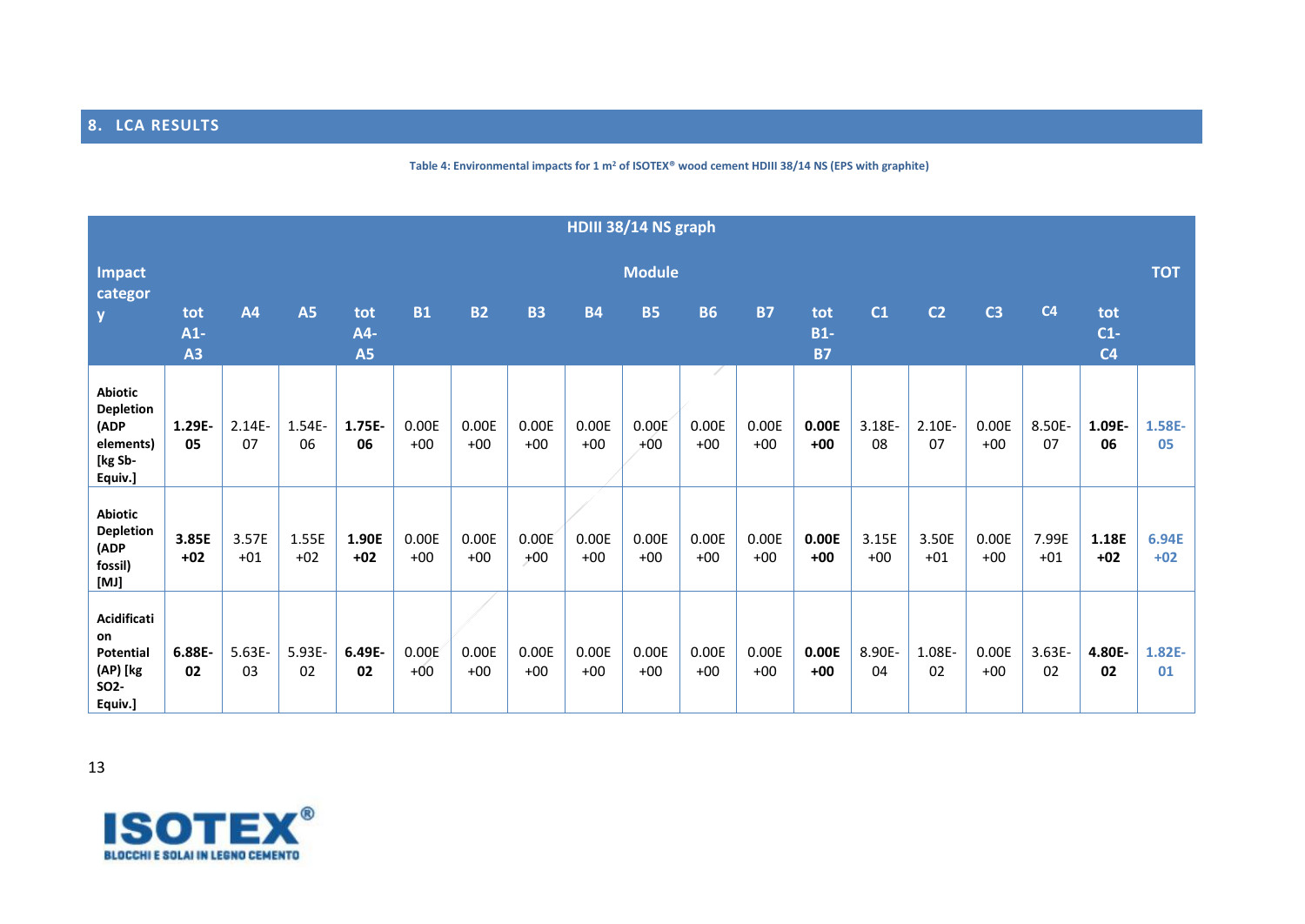| Eutrophic<br>ation<br><b>Potential</b><br>(EP) [kg<br>Phosphat<br>e-Equiv.]                            | 1.00E-<br>02   | $1.35E -$<br>03 | $9.43E -$<br>03 | 1.08E-<br>02    | 0.00E<br>$+00$ | 0.00E<br>$+00$ | 0.00E<br>$+00$ | 0.00E<br>$+00$ | 0.00E<br>$+00$ | 0.00E<br>$+00$ | 0.00E<br>$+00$ | 0.00E<br>$+00$ | 2.09E-<br>04    | $2.71E -$<br>03 | 0.00E<br>$+00$ | 4.98E-<br>03   | $7.91E -$<br>03 | 2.81E-<br>02   |
|--------------------------------------------------------------------------------------------------------|----------------|-----------------|-----------------|-----------------|----------------|----------------|----------------|----------------|----------------|----------------|----------------|----------------|-----------------|-----------------|----------------|----------------|-----------------|----------------|
| Global<br><b>Warming</b><br><b>Potential</b><br>(GWP 100<br>years) [kg<br>CO <sub>2</sub> -<br>Equiv.] | 4.73E<br>$+01$ | 2.57E<br>$+00$  | 2.97E<br>$+01$  | 3.23E<br>$+01$  | 0.00E<br>$+00$ | 0.00E<br>$+00$ | 0.00E<br>$+00$ | 0.00E<br>$+00$ | 0.00E<br>$+00$ | 0.00E<br>$+00$ | 0.00E<br>$+00$ | 0.00E<br>$+00$ | $2.42E -$<br>01 | 2.49E<br>$+00$  | 0.00E<br>$+00$ | 5.88E<br>$+00$ | 8.61E<br>$+00$  | 8.81E<br>$+01$ |
| Ozone<br>Layer<br><b>Depletion</b><br>Potential<br>(ODP,<br>steady<br>state) [kg<br>R11-<br>Equiv.]    | 7.99E-<br>10   | 1.09E-<br>13    | $3.03E -$<br>11 | $3.05E -$<br>11 | 0.00E<br>$+00$ | 0.00E<br>$+00$ | 0.00E<br>$+00$ | 0.00E<br>$+00$ | 0.00E<br>$+00$ | 0.00E<br>$+00$ | 0.00E<br>$+00$ | 0.00E<br>$+00$ | $2.77E -$<br>14 | 1.07E-<br>13    | 0.00E<br>$+00$ | 1.40E-<br>12   | 1.54E-<br>12    | 8.31E-<br>10   |
| Photoche<br>m. Ozone<br><b>Creation</b><br><b>Potential</b><br>(POCP)<br>[kg<br>Ethene-<br>Equiv.]     | 3.91E-<br>02   | 5.08E-<br>04    | $7.03E -$<br>03 | 7.53E-<br>03    | 0.00E<br>$+00$ | 0.00E<br>$+00$ | 0.00E<br>$+00$ | 0.00E<br>$+00$ | 0.00E<br>$+00$ | 0.00E<br>$+00$ | 0.00E<br>$+00$ | 0.00E<br>$+00$ | 8.69E-<br>05    | 6.89E-<br>04    | 0.00E<br>$+00$ | 3.00E-<br>03   | 3.78E-<br>03    | 5.04E-<br>02   |

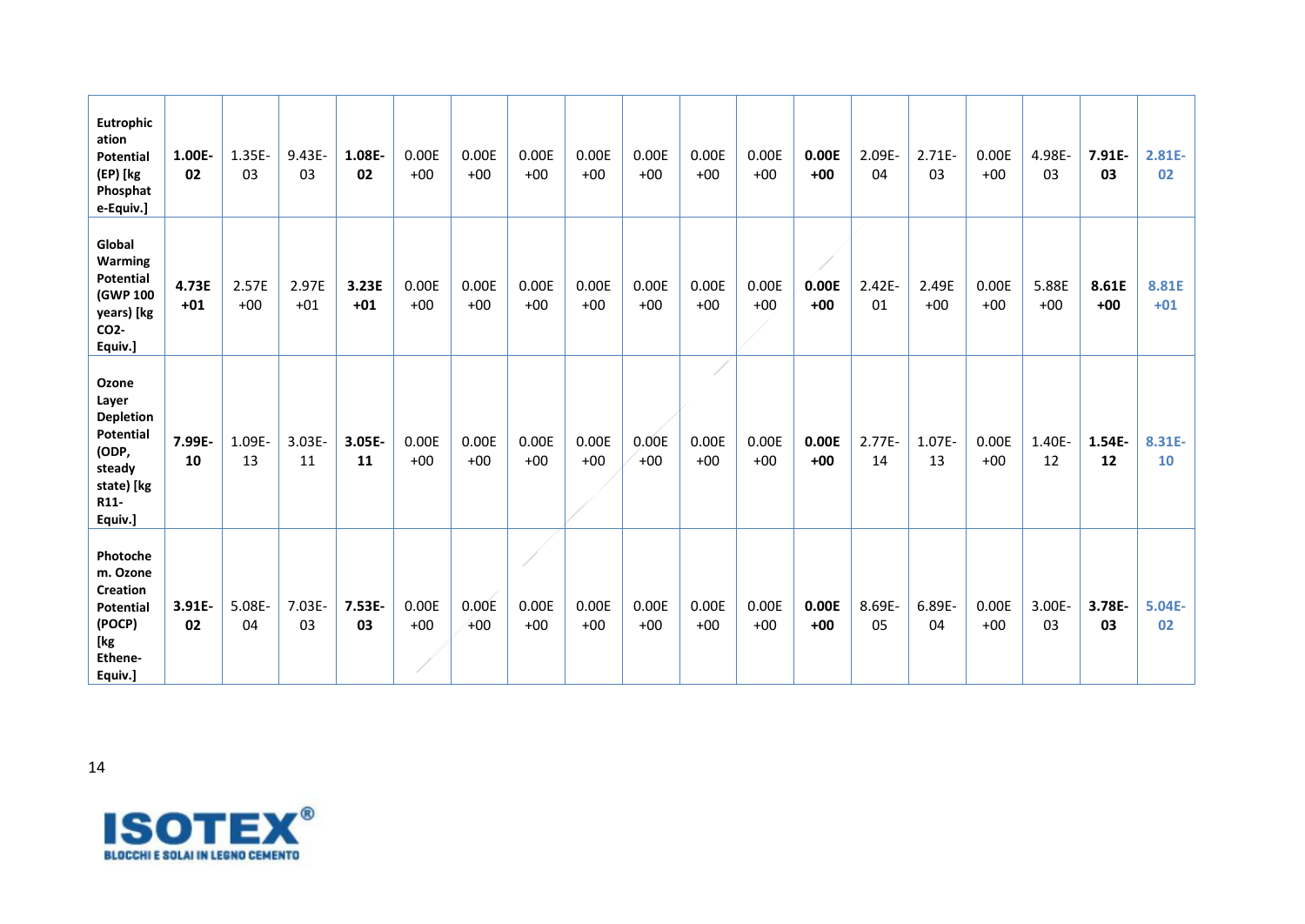| Water<br>pollution<br>[m3/UF] | 2.48E<br>$+00$ | $2.42E -$<br>01 | 1.47E<br>$+05$ | 1.47E<br>$+05$ | 0.00E<br>$+00$ | 0.00E<br>$+00$ | 0.00E<br>$+00$ | 0.00E<br>$+00$ | 0.00E<br>$+00$ | 0.00E<br>$+00$ | 0.00E<br>$+00$ | 0.00E<br>+00 | $2.49E -$<br>02 | $2.38E-$<br>01 | 0.00E<br>$+00$ | $3.00E -$<br>03 | $2.66E -$<br>01 | 1.47E<br>$+05$ |
|-------------------------------|----------------|-----------------|----------------|----------------|----------------|----------------|----------------|----------------|----------------|----------------|----------------|--------------|-----------------|----------------|----------------|-----------------|-----------------|----------------|
| Air<br>pollution<br>[m3/UF]   | 1.60E<br>$+06$ | 2.56E<br>$+04$  | 4.79E<br>$+05$ | 5.04E<br>$+05$ | 0.00E<br>$+00$ | 0.00E<br>$+00$ | 0.00E<br>$+00$ | 0.00E<br>$+00$ | 0.00E<br>$+00$ | 0.00E<br>$+00$ | 0.00E<br>$+00$ | 0.00E<br>+00 | 1.16E<br>$+03$  | 2.50E<br>$+04$ | 0.00E<br>$+00$ | 5.38E<br>$+05$  | 5.64E<br>$+05$  | 2.67E<br>$+06$ |

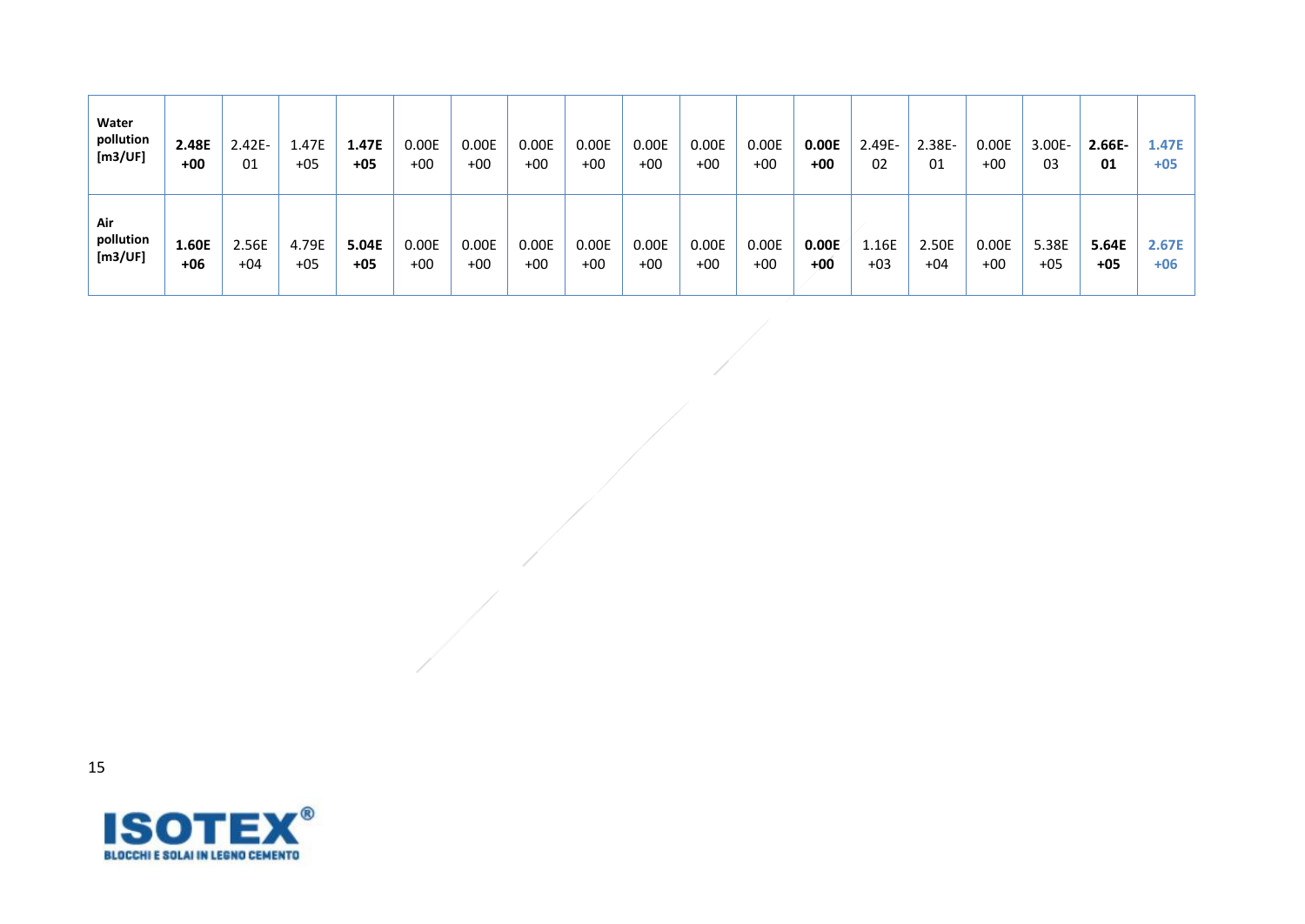### **8.1. INDICATORS OF RESOURCES USE, WASTE AND OUTPUT FLOWS**

<span id="page-15-0"></span>

|                                                 |                 |                 |                 |                     |                              |                 |                 | HDIII 38/14 NS graph |                             |                 |                 |                     |                     |                 |                            |                 |                 |                     |
|-------------------------------------------------|-----------------|-----------------|-----------------|---------------------|------------------------------|-----------------|-----------------|----------------------|-----------------------------|-----------------|-----------------|---------------------|---------------------|-----------------|----------------------------|-----------------|-----------------|---------------------|
| <b>Indicat</b>                                  |                 |                 |                 |                     |                              |                 |                 |                      | <b>Module</b>               |                 |                 |                     |                     |                 |                            |                 |                 |                     |
| ors of<br>resourc<br>es use                     | tot<br>$A1-A3$  | A4              | <b>A5</b>       | tot<br><b>A4-A5</b> | <b>B1</b>                    | <b>B2</b>       | <b>B3</b>       | <b>B4</b>            | <b>B5</b>                   | <b>B6</b>       | <b>B7</b>       | tot<br><b>B1-B7</b> | C <sub>1</sub>      | C <sub>2</sub>  | C <sub>3</sub>             | C <sub>4</sub>  | tot<br>$C1-C4$  | <b>TOT</b>          |
| <b>PERE</b><br>[MJ, net<br>calorific<br>value]  | 1.08E+<br>02    | $1.87E+$<br>00  | $1.64E+$<br>01  | $1.83E+$<br>01      | $0.00E +$<br>00              | $0.00E +$<br>00 | $0.00E +$<br>00 | $0.00E+$<br>00       | $0.00E +$<br>00             | $0.00E +$<br>00 | $0.00E +$<br>00 | $0.00E +$<br>00     | $2.61E -$<br>01     | $1.84E +$<br>00 | $0.00E +$<br>00            | $1.03E+$<br>01  | $1.24E+$<br>01  | $1.38E+$<br>02      |
| <b>PERM</b><br>[MJ, net<br>calorific<br>value]  | $3.71E+$<br>02  | $0.00E +$<br>00 | $1.11E+$<br>01  | $1.11E+$<br>01      | $0.00E +$<br>00              | $0.00E +$<br>00 | $0.00E +$<br>00 | $0.00E +$<br>00      | $0.00E +$<br>00             | $0.00E +$<br>00 | $0.00E +$<br>00 | $0.00E +$<br>00     | $0.00E +$<br>00     | $0.00E +$<br>00 | $0.00E +$<br>00            | $0.00E +$<br>00 | $0.00E +$<br>00 | $3.82E+$<br>02      |
| <b>PERT</b><br>[MJ, net<br>calorific<br>value]  | 4.78E+<br>02    | $1.87E+$<br>00  | $2.75E+$<br>01  | $2.94E+$<br>01      | $0.00E +$<br>00              | $0.00E +$<br>00 | $0.00E +$<br>00 | $0.00E+$<br>00       | $0.00E +$<br>00             | $0.00E +$<br>00 | $0.00E +$<br>00 | $0.00E+$<br>00      | $2.61E -$<br>01     | $1.84E+$<br>00  | $0.00E+$<br>00             | $1.03E+$<br>01  | $1.24E+$<br>01  | $5.20E+$<br>02      |
| <b>PENRE</b><br>[MJ, net<br>calorific<br>value] | $4.12E+$<br>02  | $3.59E+$<br>01  | $1.70E+$<br>02  | $2.06E+$<br>02      | $0.00E +$<br>$00\,$          | $0.00E +$<br>00 | $0.00E +$<br>00 | $0.00E +$<br>00      | $0.00E +$<br>0 <sub>0</sub> | $0.00E +$<br>00 | $0.00E +$<br>00 | $0.00E+$<br>00      | $3.19E+$<br>$00 \,$ | $3.52E+$<br>01  | $0.00E+$<br>0 <sup>0</sup> | $8.29E +$<br>01 | $1.21E+$<br>02  | $7.39E+$<br>02      |
| <b>PENRM</b><br>[MJ, net<br>calorific<br>value] | $0.00E +$<br>00 | $0.00E +$<br>00 | $0.00E +$<br>00 | $0.00E+$<br>00      | $0.00E +$<br>00 <sub>1</sub> | $0.00E +$<br>00 | $0.00E +$<br>00 | $0.00E +$<br>00      | $0.00E +$<br>00             | $0.00E +$<br>00 | $0.00E +$<br>00 | $0.00E +$<br>00     | $0.00E+$<br>00      | $0.00E+$<br>00  | $0.00E+$<br>00             | $0.00E +$<br>00 | $0.00E+$<br>00  | $0.00E +$<br>$00\,$ |

### **Table 5: Indicators of resources use for 1 m<sup>2</sup> of ISOTEX® wood cement HDIII 38/14 NS (EPS with graphite)**

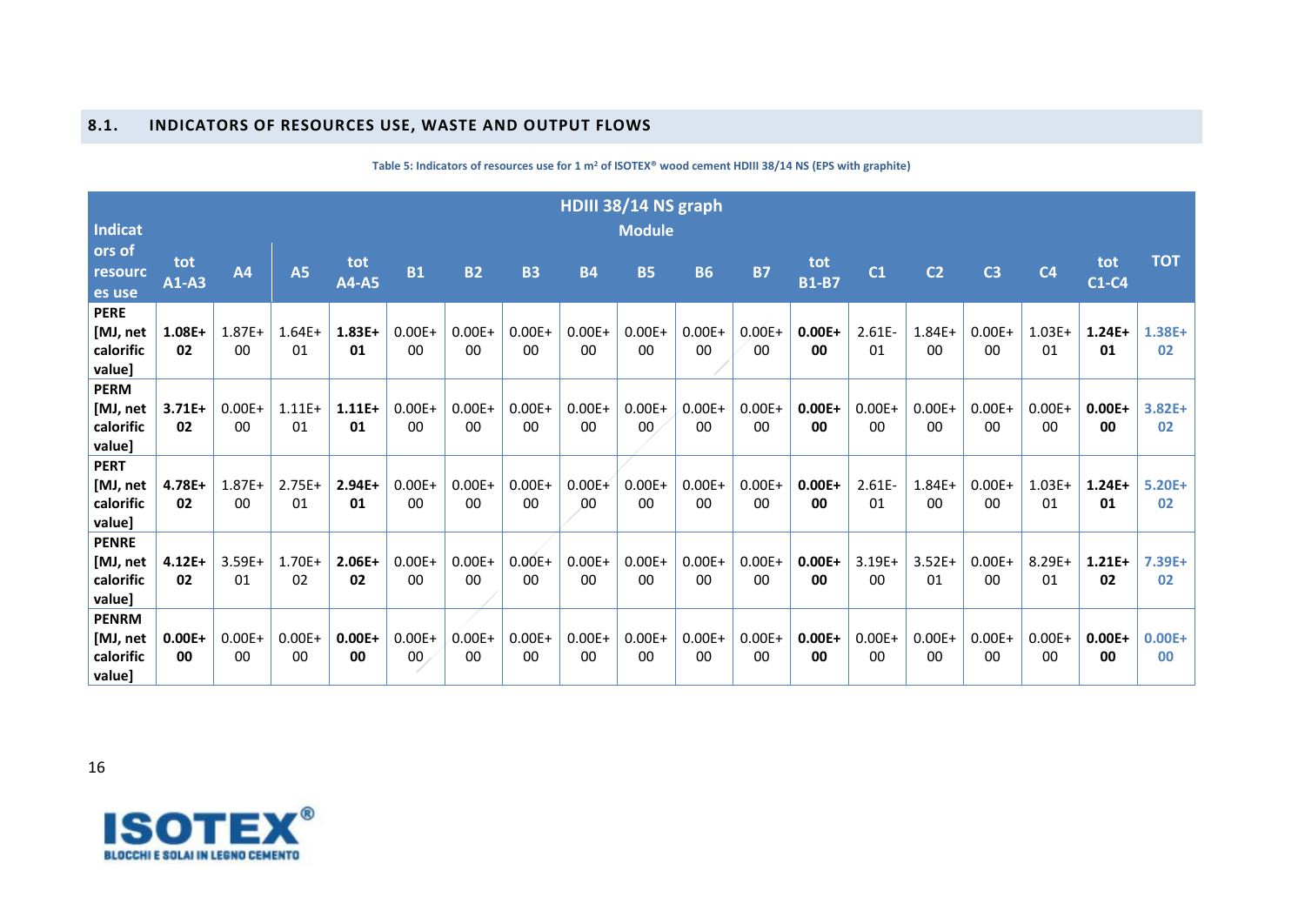| <b>PENRT</b>        |                                                                                                                                                                                                                                                                                                                                                                                                                                                                                                                                                             |                |                 |                 |                |                |                |                 |                |                 |                |                 |                 |                 |                 |                 |                 |                |
|---------------------|-------------------------------------------------------------------------------------------------------------------------------------------------------------------------------------------------------------------------------------------------------------------------------------------------------------------------------------------------------------------------------------------------------------------------------------------------------------------------------------------------------------------------------------------------------------|----------------|-----------------|-----------------|----------------|----------------|----------------|-----------------|----------------|-----------------|----------------|-----------------|-----------------|-----------------|-----------------|-----------------|-----------------|----------------|
| [MJ, net            | $4.78E+$                                                                                                                                                                                                                                                                                                                                                                                                                                                                                                                                                    | $1.87E+$       | $2.75E+$        | $0.00E +$       | $0.00E+$       | $0.00E+$       | $0.00E +$      | $0.00E+$        | $0.00E+$       | $0.00E +$       | $0.00E+$       | $0.00E +$       | $3.19E+$        | $3.52E+$        | $0.00E +$       | $8.29E +$       | $1.21E+$        | $7.39E+$       |
| calorific           | 02                                                                                                                                                                                                                                                                                                                                                                                                                                                                                                                                                          | 00             | 01              | 00              | $00\,$         | 00             | 00             | 00              | 00             | 00              | 00             | 00              | 00              | 01              | 00              | 01              | 02              | 02             |
| value]              |                                                                                                                                                                                                                                                                                                                                                                                                                                                                                                                                                             |                |                 |                 |                |                |                |                 |                |                 |                |                 |                 |                 |                 |                 |                 |                |
| SM [kg]             | $3.04E+$<br>01                                                                                                                                                                                                                                                                                                                                                                                                                                                                                                                                              | $0.00E+$<br>00 | $9.12E -$<br>01 | $9.12E -$<br>01 | $0.00E+$<br>00 | $0.00E+$<br>00 | $0.00E+$<br>00 | $0.00E +$<br>00 | $0.00E+$<br>00 | $0.00E +$<br>00 | $0.00E+$<br>00 | $0.00E +$<br>00 | $0.00E +$<br>00 | $0.00E +$<br>00 | $0.00E +$<br>00 | $0.00E +$<br>00 | $0.00E +$<br>00 | $3.13E+$<br>01 |
| <b>NRSF</b>         |                                                                                                                                                                                                                                                                                                                                                                                                                                                                                                                                                             |                |                 |                 |                |                |                |                 |                |                 |                |                 |                 |                 |                 |                 |                 |                |
| [MJ, net            | $4.01E+$                                                                                                                                                                                                                                                                                                                                                                                                                                                                                                                                                    | 2.69E-         | $1.20E +$       | $1.20E+$        | $0.00E +$      | $0.00E+$       | $0.00E +$      | $0.00E+$        | $0.00E+$       | $0.00E +$       | $0.00E+$       | $0.00E +$       | 4.43E-          | $2.64E -$       | $0.00E +$       | $1.48E -$       | 1.48E-          | $4.13E+$       |
| calorific           | 01                                                                                                                                                                                                                                                                                                                                                                                                                                                                                                                                                          | 27             | 00              | 00              | 00             | 00             | 00             | 00              | 00             | 00              | 00             | 00              | 28              | 27              | 00              | 20              | 20              | 01             |
| value]              |                                                                                                                                                                                                                                                                                                                                                                                                                                                                                                                                                             |                |                 |                 |                |                |                |                 |                |                 |                |                 |                 |                 |                 |                 |                 |                |
| RSF [MJ,            |                                                                                                                                                                                                                                                                                                                                                                                                                                                                                                                                                             |                |                 |                 |                |                |                |                 |                |                 |                |                 |                 |                 |                 |                 |                 |                |
| net                 | $7.44E -$                                                                                                                                                                                                                                                                                                                                                                                                                                                                                                                                                   | $1.77E -$      | $2.23E -$       | $2.23E -$       | $0.00E+$       | $0.00E+$       | $0.00E +$      | $0.00E +$       | $0.00E+$       | $0.00E +$       | $0.00E +$      | $0.00E +$       | $2.92E -$       | $1.73E -$       | $0.00E +$       | $1.26E -$       | $1.26E -$       | $7.67E -$      |
| calorific<br>value] | 15                                                                                                                                                                                                                                                                                                                                                                                                                                                                                                                                                          | 28             | 16              | 16              | 00             | 00             | 00             | 00              | 00             | $00 \times$     | 00             | 00              | 29              | 28              | 00 <sup>1</sup> | 21              | 21              | 15             |
|                     | $2.62E -$                                                                                                                                                                                                                                                                                                                                                                                                                                                                                                                                                   | $4.13E -$      | $1.36E -$       | $1.77E -$       | $0.00E+$       | $0.00E+$       | $0.00E +$      | $0.00E+$        | $0.00E+$       | $0.00E +$       | $0.00E+$       | $0.00E+$        | $6.84E -$       | 4.06E-          | $0.00E +$       | $4.21E -$       | 4.68E-          | $9.08E -$      |
| FW $[m^3]$          | 01                                                                                                                                                                                                                                                                                                                                                                                                                                                                                                                                                          | 02             | 01              | 01              | 00             | 00             | 00             | 00              | 00             | 00              | 00             | 00              | 03              | 02              | 00 <sup>1</sup> | 01              | 01              | 01             |
|                     | PERE = Use of renewable primary energy excluding renewable primary energy resources used as raw materials; PERM = Use of renewable primary energy resources used as raw materials;<br>PERT = Total use of renewable primary energy resources; PENRE = Use of non-renewable primary energy excluding non-renewable primary energy resources used as raw materials; PENRM<br>= Use of non-renewable primary energy resources used as raw materials; PENRT= Total use of non-renewable primary energy resources; SM = Use of secondary material; NRSF = Use of |                |                 |                 |                |                |                |                 |                |                 |                |                 |                 |                 |                 |                 |                 |                |

**non-renewable secondary fuels; RSF = Use of renewable secondary fuels; FW = Net use of fresh water**

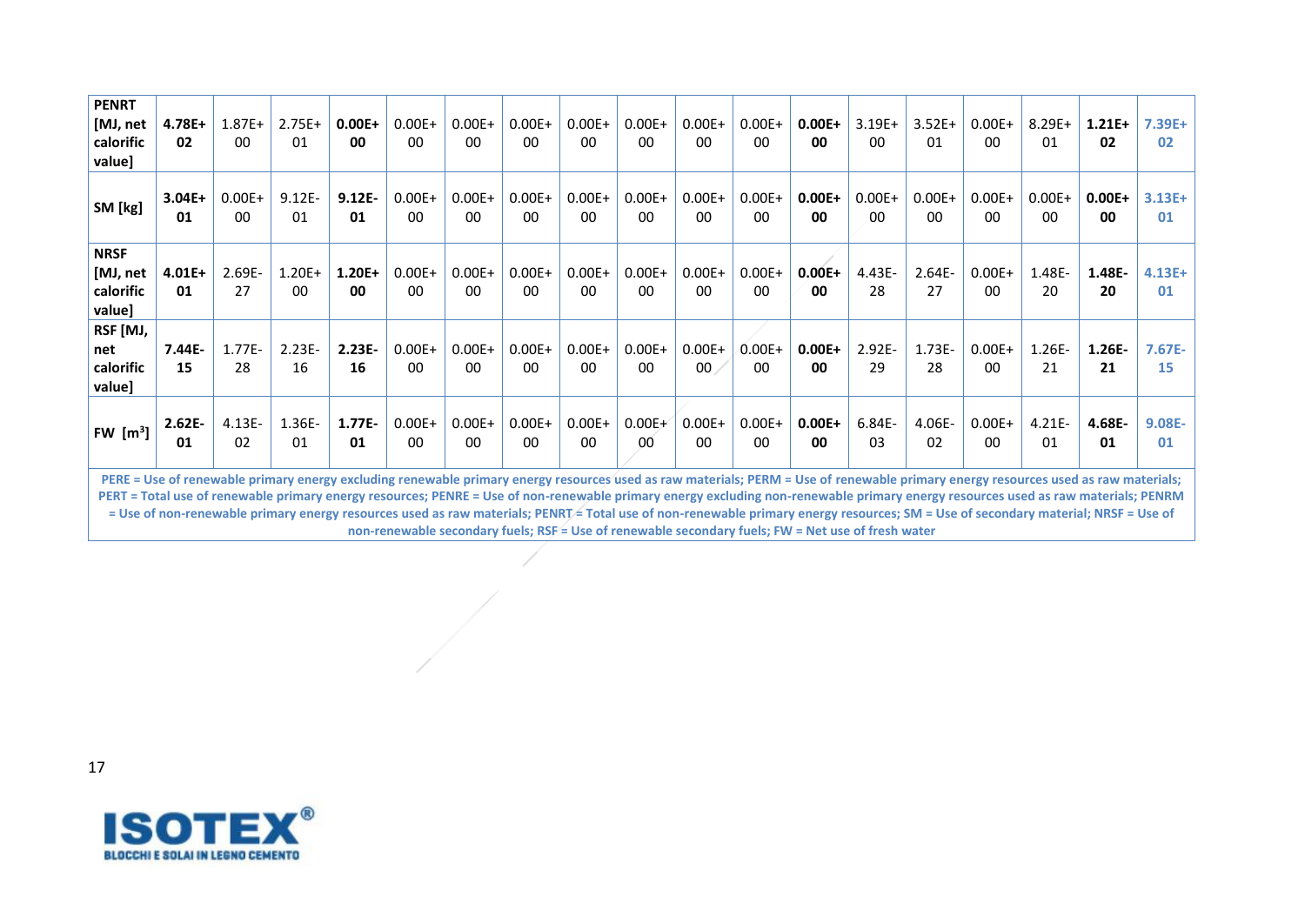| <b>Indicator</b>                                |                    |                |                 |                      |                     |                 |                     |                 | HDIII 38/14 NS graph<br><b>Module</b> |                 |                 |                      |                |                |                 |                 |                           |                 |
|-------------------------------------------------|--------------------|----------------|-----------------|----------------------|---------------------|-----------------|---------------------|-----------------|---------------------------------------|-----------------|-----------------|----------------------|----------------|----------------|-----------------|-----------------|---------------------------|-----------------|
| s of<br>waste                                   | tot<br>$A1-$<br>A3 | <b>A4</b>      | <b>A5</b>       | tot A4-<br><b>A5</b> | <b>B1</b>           | <b>B2</b>       | <b>B3</b>           | <b>B4</b>       | <b>B5</b>                             | <b>B6</b>       | <b>B7</b>       | tot B1-<br><b>B7</b> | C1             | C <sub>2</sub> | C <sub>3</sub>  | C <sub>4</sub>  | tot C1-<br>C <sub>4</sub> | <b>TOT</b>      |
| Hazardou<br>s waste<br>disposed<br>[kg]         | 1.59<br>E-06       | 1.89<br>$E-06$ | 2.49E-<br>06    | 4.38E-<br>06         | $0.00E +$<br>00     | $0.00E +$<br>00 | $0.00E +$<br>00     | $0.00E +$<br>00 | $0.00E +$<br>00                       | $0.00E +$<br>00 | $0.00E +$<br>00 | $0.00E +$<br>00      | 3.12<br>$E-07$ | 1.86<br>$E-06$ | $0.00E +$<br>00 | $3.89E +$<br>02 | 3.89E+<br>02              | $3.89E +$<br>02 |
| Non-<br>hazardou<br>s waste<br>disposed<br>[kg] | 3.82<br>$E-01$     | 2.88<br>$E-03$ | $1.26E+$<br>01  | $1.26E+$<br>01       | $0.00E +$<br>$00\,$ | $0.00E +$<br>00 | $0.00E +$<br>$00\,$ | $0.00E +$<br>00 | $0.00E+$<br>00                        | $0.00E +$<br>00 | $0.00E +$<br>00 | $0.00E +$<br>00      | 3.58<br>$E-04$ | 2.83<br>$E-03$ | $0.00E +$<br>00 | $3.89E +$<br>02 | 3.89E+<br>02              | $4.02E+$<br>02  |
| Radioacti<br>ve waste<br>disposed<br>[kg]       | 1.06<br>$E-02$     | 7.50<br>$E-05$ | $6.17E -$<br>03 | $6.24E -$<br>03      | $0.00E +$<br>00     | $0.00E +$<br>00 | $0.00E +$<br>00     | $0.00E+$<br>00  | $0.00E +$<br>00                       | $0.00E +$<br>00 | $0.00E +$<br>00 | $0.00E +$<br>00      | 1.79<br>$E-05$ | 7.36<br>$E-05$ | $0.00E +$<br>00 | 1.20E-<br>03    | 1.29E-<br>03              | 1.81E-<br>02    |

 $\frac{1}{\sqrt{2\pi}}\int_0^1\frac{1}{\sqrt{2\pi}}\left(\frac{1}{2}\right)^2\left(\frac{1}{2}\right)^2\left(\frac{1}{2}\right)^2\left(\frac{1}{2}\right)^2\left(\frac{1}{2}\right)^2\left(\frac{1}{2}\right)^2\left(\frac{1}{2}\right)^2\left(\frac{1}{2}\right)^2\left(\frac{1}{2}\right)^2\left(\frac{1}{2}\right)^2\left(\frac{1}{2}\right)^2\left(\frac{1}{2}\right)^2\left(\frac{1}{2}\right)^2\left(\frac{1}{2}\right)^2\left(\frac{1}{2}\right)^2\left(\frac{1}{2}\right$ 

#### **Table 6: Indicators of waste for 1 m<sup>2</sup> of ISOTEX® HDIII 38/14 NS wood cement block (EPS with graphite)**

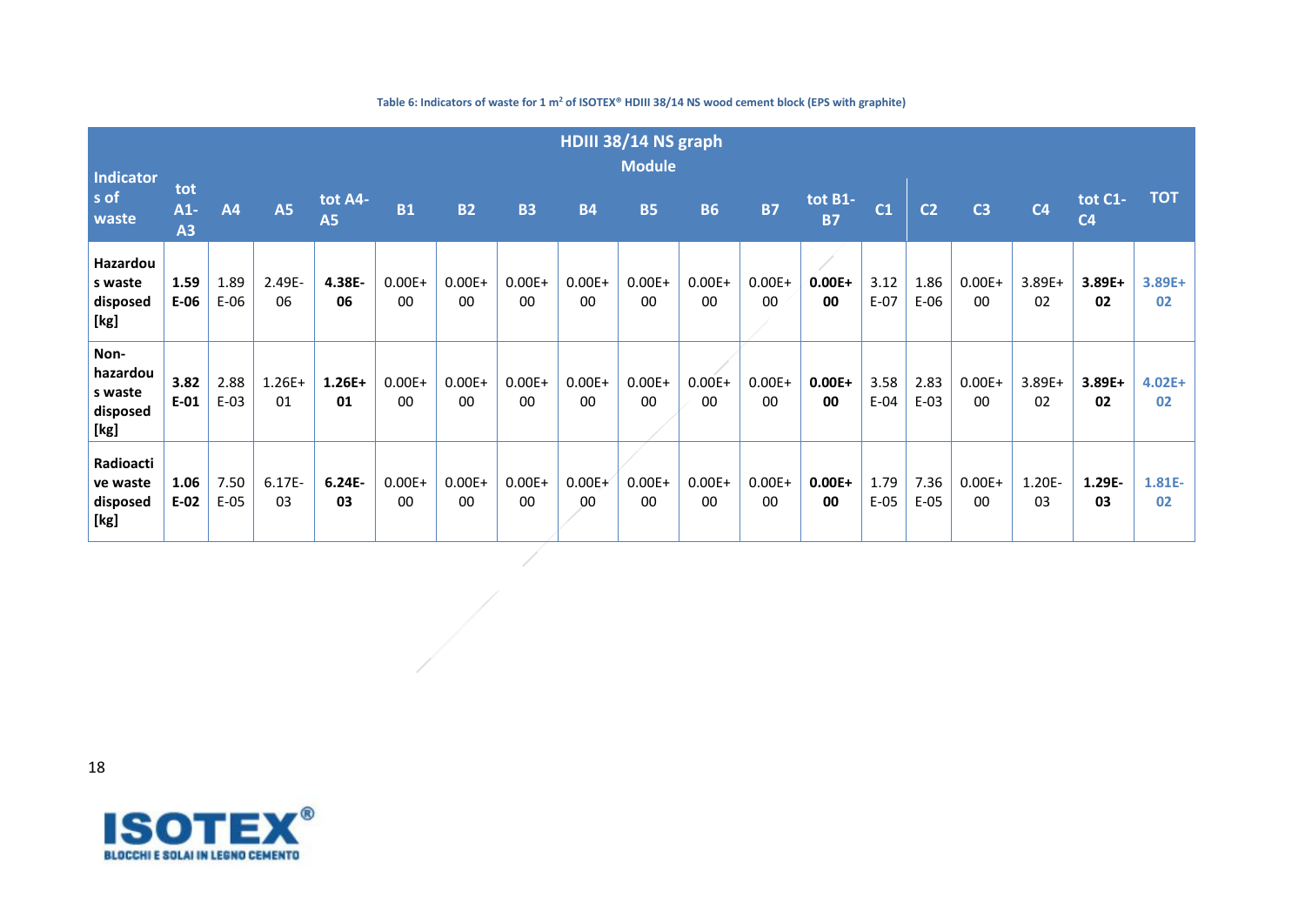|                                                    |             |                    |                |                |                         |                |                |                | HDIII 38/14 NS graph |                |                |                |                           |                |                |                |                |                                |                |
|----------------------------------------------------|-------------|--------------------|----------------|----------------|-------------------------|----------------|----------------|----------------|----------------------|----------------|----------------|----------------|---------------------------|----------------|----------------|----------------|----------------|--------------------------------|----------------|
|                                                    |             |                    |                |                |                         |                |                |                |                      | <b>Module</b>  |                |                |                           |                |                |                |                |                                |                |
| Output<br>flows                                    |             | tot<br>$A1-$<br>A3 | A <sub>4</sub> | <b>A5</b>      | tot<br>A4-<br><b>A5</b> | <b>B1</b>      | <b>B2</b>      | <b>B3</b>      | <b>B4</b>            | <b>B5</b>      | <b>B6</b>      | <b>B7</b>      | tot<br>$B1-$<br><b>B7</b> | C <sub>1</sub> | C <sub>2</sub> | C <sub>3</sub> | C <sub>4</sub> | tot<br>$C1-$<br>C <sub>4</sub> | <b>TOT</b>     |
| Componen<br>ts for<br>reuse [kg]                   |             | 0.00E<br>$+00$     | 0.00E<br>$+00$ | 0.00E<br>$+00$ | 0.00E<br>$+00$          | 0.00E<br>$+00$ | 0.00E<br>$+00$ | 0.00E<br>$+00$ | 0.00E<br>$+00$       | 0.00E<br>$+00$ | 0.00E<br>$+00$ | 0.00E<br>$+00$ | 0.00E<br>$+00$            | 0.00E<br>$+00$ | 0.00E<br>$+00$ | 0.00E<br>$+00$ | 0.00E<br>$+00$ | 0.00E<br>$+00$                 | 0.00E<br>$+00$ |
| <b>Materials</b><br>for<br>recycling<br>[kg]       |             | 2.57E<br>$+00$     | 0.00E<br>$+00$ | 2.64E<br>$-04$ | 2.64E<br>$-04$          | 0.00E<br>$+00$ | 0.00E<br>$+00$ | 0.00E<br>$+00$ | 0.00E<br>$+00$       | 0.00E<br>$+00$ | 0.00E<br>$+00$ | 0.00E<br>$+00$ | 0.00E<br>$+00$            | 0.00E<br>$+00$ | 0.00E<br>$+00$ | 0.00E<br>$+00$ | 0.00E<br>$+00$ | 0.00E<br>$+00$                 | 2.57E<br>$+00$ |
| <b>Materials</b><br>for energy<br>recovery<br>[kg] |             | 1.07E<br>$-02$     | 0.00E<br>$+00$ | 3.21E<br>$-04$ | 3.21E<br>$-04$          | 0.00E<br>$+00$ | 0.00E<br>$+00$ | 0.00E<br>$+00$ | 0.00E<br>$+00$       | 0.00E<br>$+00$ | 0.00E<br>$+00$ | 0.00E<br>$+00$ | 0.00E<br>$+00$            | 0.00E<br>$+00$ | 0.00E<br>$+00$ | 0.00E<br>$+00$ | 0.00E<br>$+00$ | 0.00E<br>$+00$                 | 1.10E<br>$-02$ |
| <b>Expor</b><br>ted<br>energ<br>y (by<br>energ     | Electricity | 2.02E<br>$-07$     | 0.00E<br>$+00$ | 0.00E<br>$+00$ | 0.00E<br>$+00$          | 0.00E<br>$+00$ | 0.00E<br>$+00$ | 0.00E<br>$+00$ | 0.00E<br>$+00$       | 0.00E<br>$+00$ | 0.00E<br>$+00$ | 0.00E<br>$+00$ | 0.00E<br>$+00$            | 0.00E<br>$+00$ | 0.00E<br>$+00$ | 0.00E<br>$+00$ | 0.00E<br>$+00$ | 0.00E<br>$+00$                 | 2.02E<br>$-07$ |
| y<br>vecto<br>r)<br>[MJ]                           | Vapour      | 0.00E<br>$+00$     | 0.00E<br>$+00$ | 0.00E<br>$+00$ | 0.00E<br>$+00$          | 0.00E<br>$+00$ | 0.00E<br>$+00$ | 0.00E<br>$+00$ | 0.00E<br>$+00$       | 0.00E<br>$+00$ | 0.00E<br>$+00$ | 0.00E<br>$+00$ | 0.00E<br>$+00$            | 0.00E<br>$+00$ | 0.00E<br>$+00$ | 0.00E<br>$+00$ | 0.00E<br>$+00$ | 0.00E<br>$+00$                 | 0.00E<br>$+00$ |

**Table 7: Indicators of output flows for 1 m<sup>2</sup> of ISOTEX® wood cement HDIII 38/14 NS (EPS with graphite)**

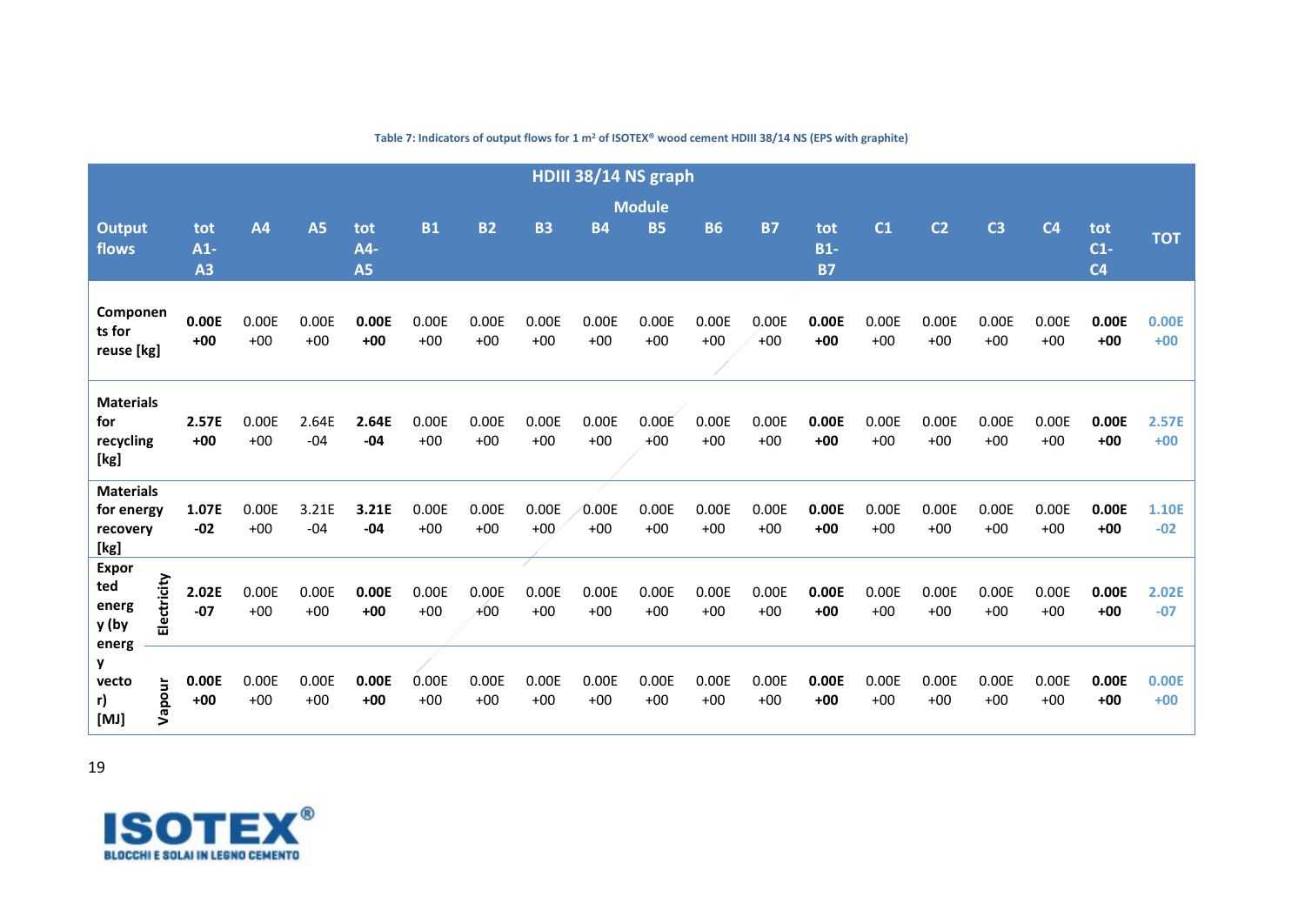| ပ္က | 0.00E | 0.00E | 0.00E | 0.00E |                         |  |                   |     |     | 0.00E | 0.00E | 0.00E |     |       |
|-----|-------|-------|-------|-------|-------------------------|--|-------------------|-----|-----|-------|-------|-------|-----|-------|
|     | $+00$ | +00   | $+00$ | +00   | $+00$ $+00$ $+00$ $+00$ |  | $+00$ $+00$ $+00$ | +00 | +00 | +00   | $+00$ | +00   | +00 | $+00$ |

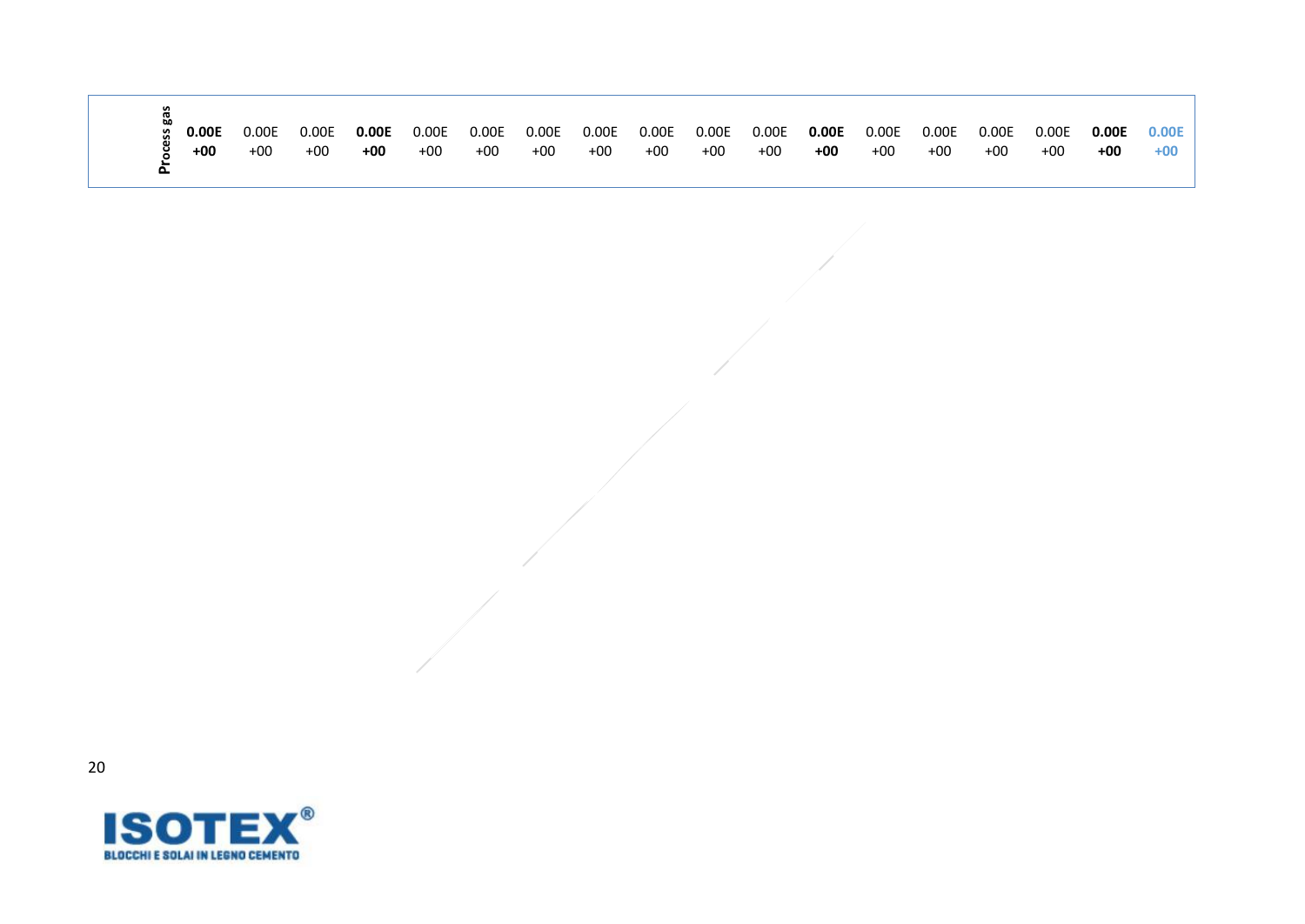# <span id="page-20-0"></span>**9. CONTRIBUTION OF THE PRODUCT TO THE HEALTH RISK ASSESSMENT AND TO LIFE QUALITY WITHIN THE BUILDING**

### <span id="page-20-1"></span>**9.1. CONTRIBUTION OF THE PRODUCT TO THE HEALTH RISK ASSESSMENT**

Under normal conditions of use. the products are not into direct contact with the indoor air and as such the evaluation of parameters concerning the sanitary quality is not pertinent.

The product has no impact on the sanitary quality of the water since it is not in contact with rainwater or runoff.

# <span id="page-20-2"></span>**9.2. CONTRIBUTION OF PRODUCTS TO LIFE QUALITY WITHIN BUILDING**

<span id="page-20-3"></span>As far as the comfort is concerned. performances against relevant parameters are reported in [Table](#page-20-3) 8.

**Table 8: Comfort performance of SOTEX® wood cement HDIII 38/14 NS (EPS with graphite)**

| <b>Comfort parameter</b>                                                                                                                       | <b>Performance</b> |
|------------------------------------------------------------------------------------------------------------------------------------------------|--------------------|
| <b>THERMAL COMFORT</b>                                                                                                                         |                    |
| Thermal transmittance U of finished<br>wall (with plaster). including surfaces<br>resistances (Three-dimensional<br>method)                    | U: 0.21            |
| Thermal transmittance U of finished<br>wall (with plaster). including surfaces<br>resistances (Two-dimensional method)<br>[W/m <sup>2</sup> K] | U: 0.18            |
| Periodic Thermal Transmittance Y <sub>IE</sub><br>[W/m <sup>2</sup> K]                                                                         | $Y_{IF}$ : 0.008   |
| <b>ACOUSTIC COMFORT - Acoustic</b><br>insulation $R_w$ [dB] of finished wall (with<br>plaster)                                                 | 54 dB              |
| <b>VISUAL COMFORT</b>                                                                                                                          | Not applicable     |
| <b>OLFACTIVE COMFORT</b>                                                                                                                       | Not applicable     |

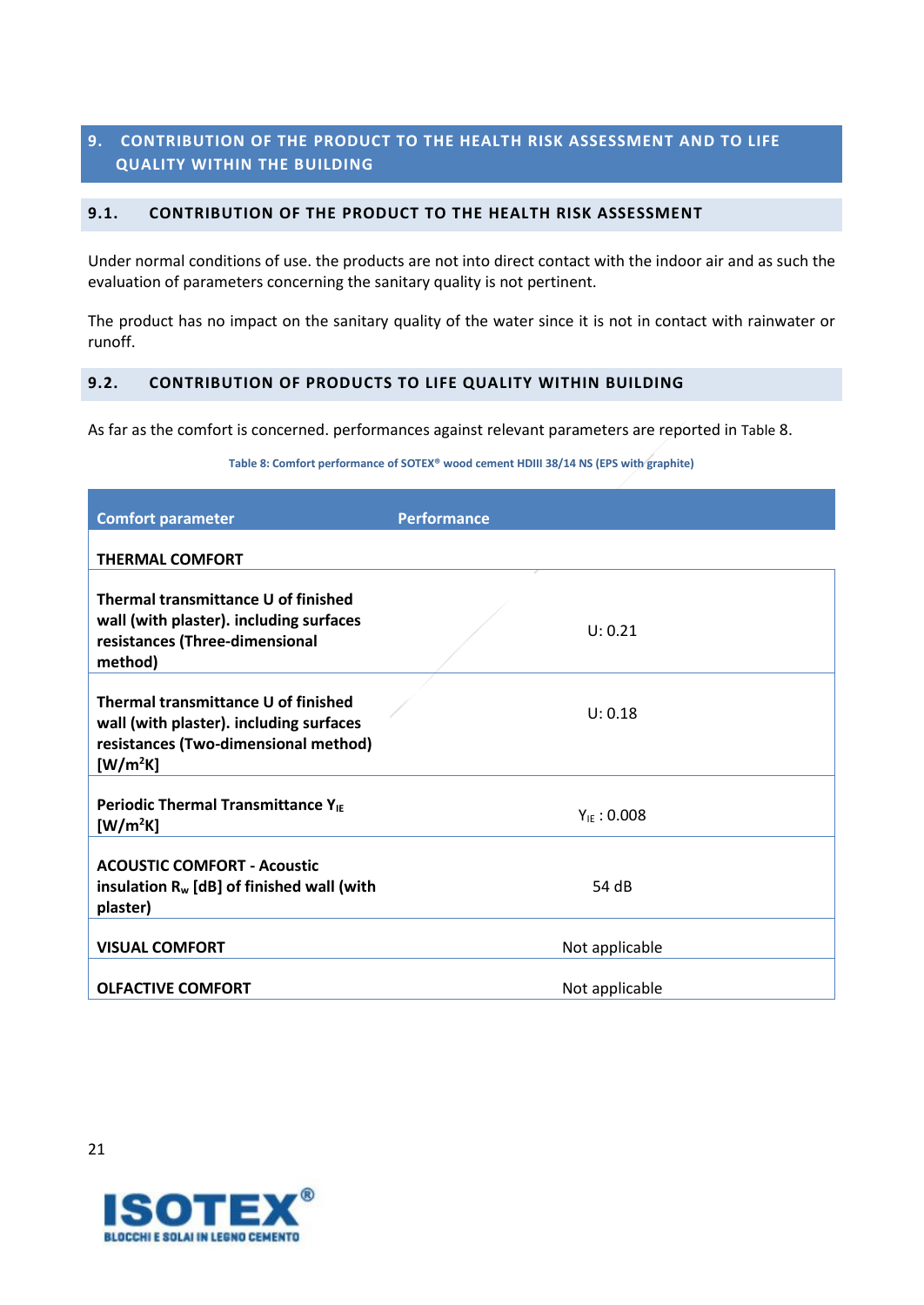# <span id="page-21-0"></span>**10. ADDITIONAL INFORMATION**

Additional information on the company and on the products covered by the present EPD are available at <https://www.blocchiisotex.com/>

The LCA study and the present FDES have been issued with the technical scientific support of Ecoinnovazione S.r.l.. spin-off ENEA [\(http://ecoinnovazione.it/?lang=en\)](http://ecoinnovazione.it/?lang=en).

**BLOCCHI E SOLAI IN LEGNO CEMENTO**